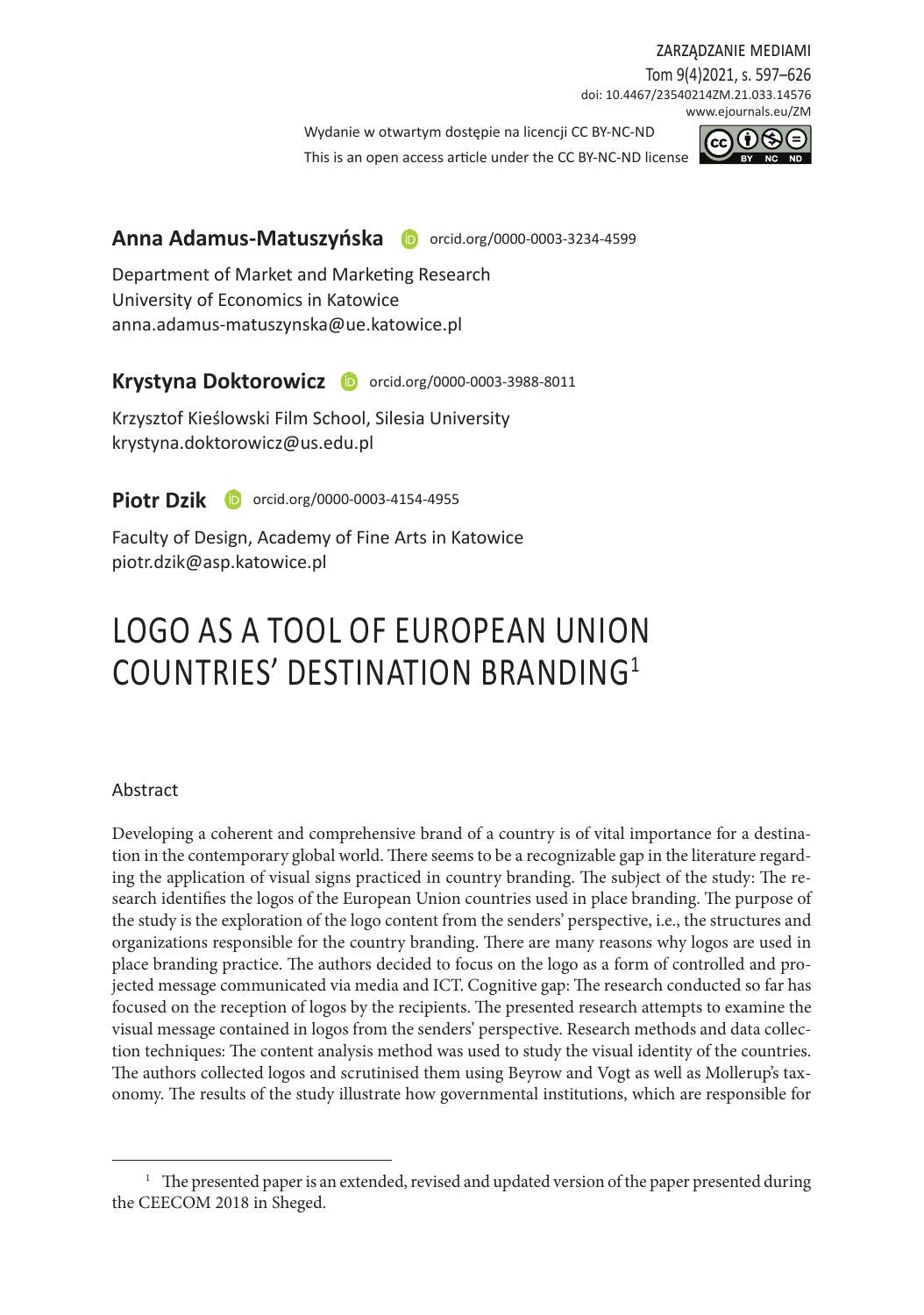country branding, portray countries using visual identity on the Internet, social media, and their own media.

**Keywords:** visual identity, media management, logo, destination brand, European Union, digital communications

JEL: M370

## Introduction

Pictures, image, and screen are the concepts characterizing contemporary global culture. A human of the  $21<sup>st</sup>$  century lives in an environment in which a graphic message, drawing, photo, film, or 3D animation disclosed in the communication processes are significant for both the sender and the recipient. Images<sup>2</sup> have dominated modern communication and replaced to a large degree traditional verbal communication. An individual creates images in his/her mind, which are the result of a two-way communication process in which he/she is both the recipient and the sender of the message. The visual message has a significant meaning for every person, organization, brand and place (Sturken, Cartwright, 2018). Cities, regions and countries use different tools to communicate with citizens and visitors in a variety of ways, and among others, images are significant bearers of information (Burns et al., 2020). That is why nowadays such questions arise: how is the content of a particular image created? What is the relationship between the image and the object it illustrates? How does the image communicate the values important for its author?

A logo is one of the most popular visual symbols functioning in a public space, that presents and symbolizes a particular organization or territory such as a city, region or a country. It is a graphical sign of promotional and informational significance. In the theory of graphic design, the logo functions are twofold: description of the sender and distinction from the competition (Mollerup, 2013, p. 59). The authors of the abovementioned article decided to examine this popular communication technique, which is simple, but at the same time commonly practiced, also by the European Union countries.

The first goal of the presented research was to collect data to build – as comprehensive as possible – an empirical database of logos used in promotional communication for touristic purposes in the EU countries. The second goal was to add to the theory of place branding, especially destination branding, the basis of empirical research. Relatively rich theoretical literature on marketing, promotion and visual identity of places takes primary advantage of case studies and theoretical models built based on these cases (Hanna, Rowley, 2008; Chan, Marafa, 2013). Before

<sup>&</sup>lt;sup>2</sup> The term 'image' has many connotations (Bateman, 2014, p. 15) such as graphic, optical, mental, perceptual and verbal. In the presented research, the authors assume that the image has a graphic meaning in nation branding.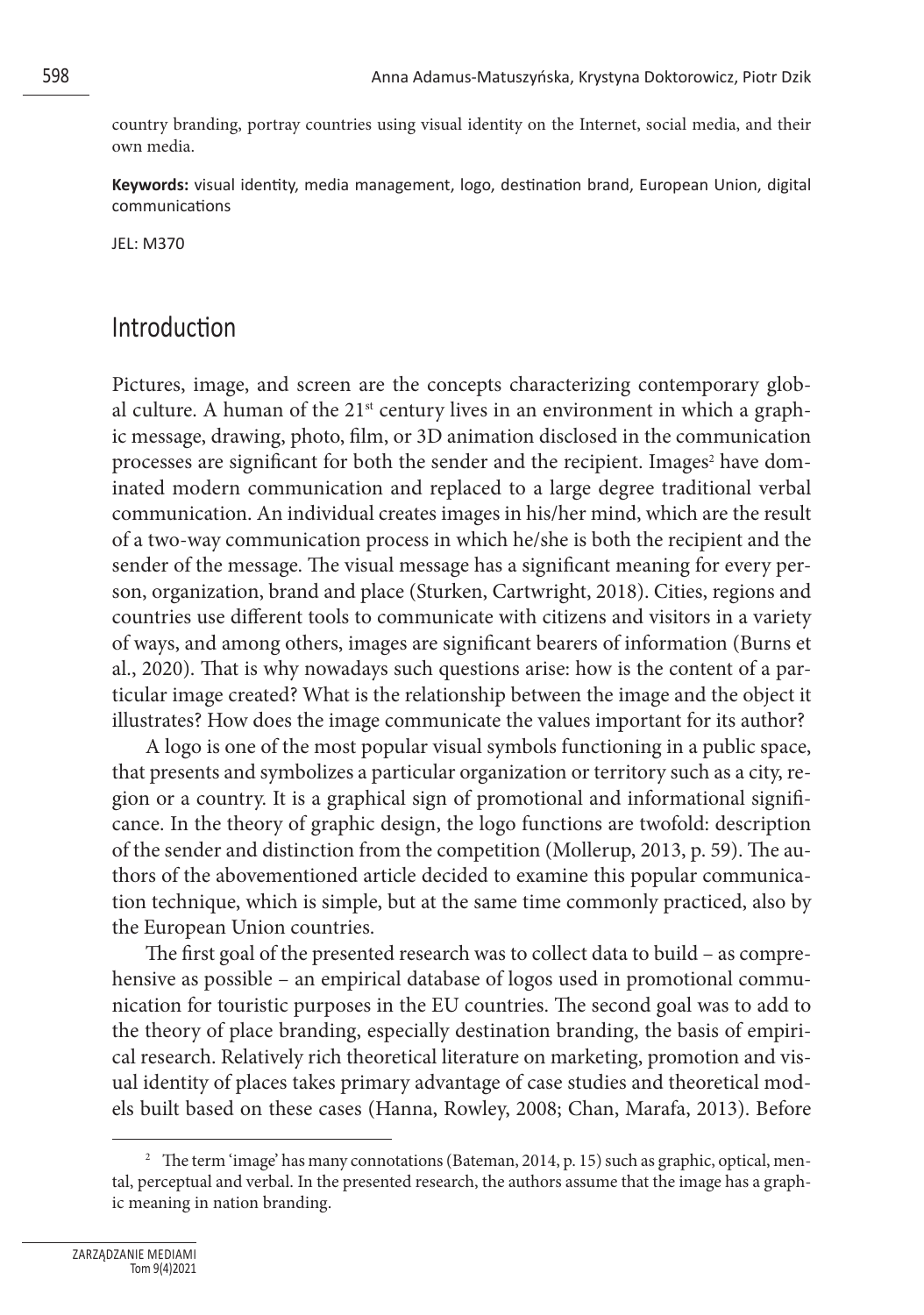the research started, the authors had recognised a few empirical studies that would allow to identify the existing principles and rules of visual communication of place identity (Lee et al., 2012; Zeybek, Gül Unlü, 2016; Newell, Canessa, 2018). Kots et al. (2018, p. 113) suggests that the role of visual elements has not been systematically studied with respect to place branding. Costa (2010, p. 44) states: "Not just photography but images of all kinds conveyed through different media (especially not for profit output such as films, documentaries, news reports, internet sites) dictate – covertly or overtly – the tourist pre- and post-visit experience and help reinforce or detract from the destination image*.*" The third goal of the presented research is practical. Gathering all available logos of the EU countries allows the reader (e.g., designers of the visual identification of a place) to recognize existing signatures and thus, help institutions responsible for place branding to prepare more applicable logos and other visual images. The logo is the most visible and frequent reminder of what the brand stands for (Wheeler, 2009, p. 35). The last operational goal was to verify the functioning of the logo on the official tourism websites and in the researched countries' owned media.

Having in mind these objectives, the authors try to find answers for the following research questions:

(1) What does a logo present the *genius loci* of a country or rather it is a metaphor of the imaginary space?

(2) In what way does a logo participate in the country branding?

## 1. Theoretical background

#### 1.1. Identity, brand identity and visual identity in country branding

Although a logo as a visual symbol has a long history in public spaces, there are still people who confuse identity with visual identification (Balmer et al., 1997). The term 'identity' is variously defined depending on a given scientific discipline and theoretical approach, it is semantically vague and full of contradictions of definitions (Moingeon, Soenen, 2002). It plays a critical role in the contemporary world because it provides meaning, stability, and distinctiveness (Moingeon, Soenen, 2002, p. 1) to the organization. Psychologists, especially social psychologists and sociologists have studied the concept of social identity beginning from the 40s of the  $20<sup>th</sup>$  century. The subject in recent years has gained impetus in the fields of organizational behaviour (Clark et al., 1994), marketing (Dowling, 2001; Kapferer, 2008), management (Fombrun, van Riel, 2004), public relations (L'Etang, 2010) and human resource management (Gioia et al., 2000).

The identity concept was developed by Henri Tajfel, who discussed the issue of social identity, unambiguously linking the term identity with the position of an individual in a society. According to his theory, the British psychologist understands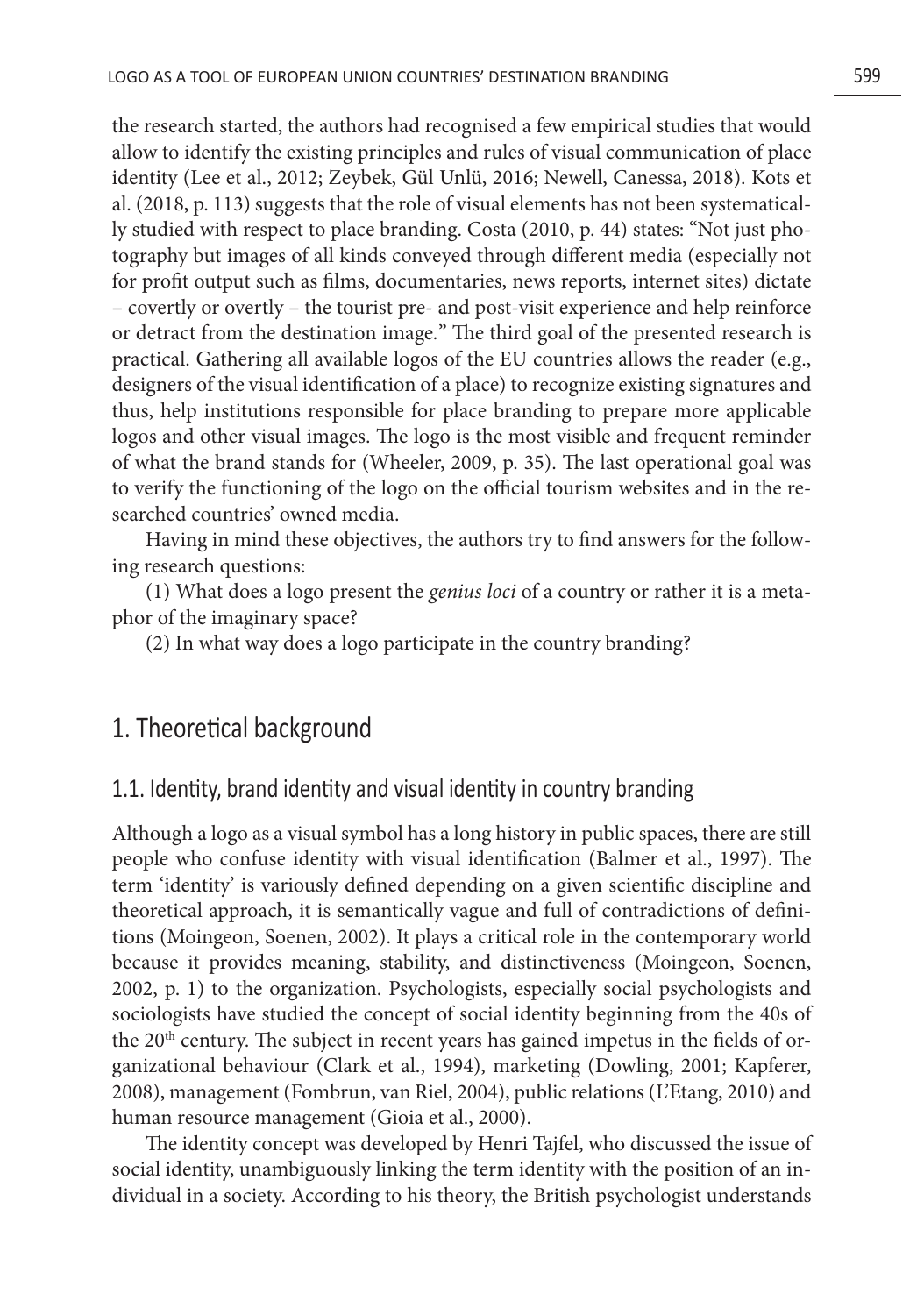an element of the individual's self-image, resulting from his/her knowledge of belonging to a social group (or some groups), including the emotional significance attributed to this membership (Tajfel, 1978). The individual's identity is the awareness of oneself in a particular society; it is the result of a person's life in society (Tajfel, 1978; Tajfel, Turner, 1986; Turner et al., 1987). There is no identity in isolation from the social context. Social identity is basically the sense of unity constructed between individuals (Ashforth, Mael, 1989) and it occurs when an individual is identified with a particular group. Individuals belonging to a group define themselves in relation to this group and distinguish themselves from the others (Tajfel, Turner, 1986).

People build ties with a particular place and "this attachment may serve as an integral component of self-identity" (Storey, 2011, p. 17). People and places are mutually constructed and constituted (Harvey, 2001). Identity of a place has been explored by different disciplines (Convery et al., 2012). It participates in the larger concept of self (Proshansky et al., 1983). Such understanding of identity is a key element in branding (Kapferer, 2008, p. 117), which defines the brand identity as a concept of a brand designed and presented by an organization (Geuens et al., 2009). The identity of each brand is its quintessence and originality. Identity draws upon the brand's roots and heritage – everything that gives it its unique authority and legitimacy within the realm of precise values and benefits (Kapferer, 2008, p. 178). A distinctive brand identity enables consumers to fulfil their self-definition needs for being unique (Tian et al., 2001; Berger, Heath, 2007; Ruvio, 2008).

Although social identity theory was originally developed to explain intergroup relations, it has heavily influenced research on organizational identity in the last 30 years (Ashforth, Mael, 1989; Haslam, 2001; van Dick, 2004). Corporate identity refers to the way that the organization presents itself to its stakeholders and answers the question "Who are you?" (Dowling, 2001). Sense of place (Pretty et al., 2003), place attachments (More, Graete, 1994), place identity (Proshansky et al., 1983; Lalli, 1992; Hawke, 2010), *genius loci* (Norberg-Schultz, 1980) are terms which define characters, 'spirit' and specifics of a place. The discussion over the essence of the place influences also on the debate, how such a feature can be disclosed and how it can be shown in branding strategies of places.

In the branding process, the place identity is translated into many codes of expression including logo, typography and graphics (Olins, 2008; Ashworth, Kavaratzis, 2009, p. 524; Hanna, Rowley, 2011; Dinnie, 2014, pp. 43–44). A graphically excellent logo and subsequent visual system are the corporation's assets. That is why a visual identity as the combination of the logo, visual system (typeface, colors, imaginary) and editorial tone, forms a unique and cohesive message transmitted to the audience. As Wheeler (2018, p. 4) points: "Brand identity is tangible and appeals to the senses. You can see it, touch it, hear it, hold it, watch it move. Brand identity fuels recognition, amplifies differentiation and makes big ideas and meaning accessible".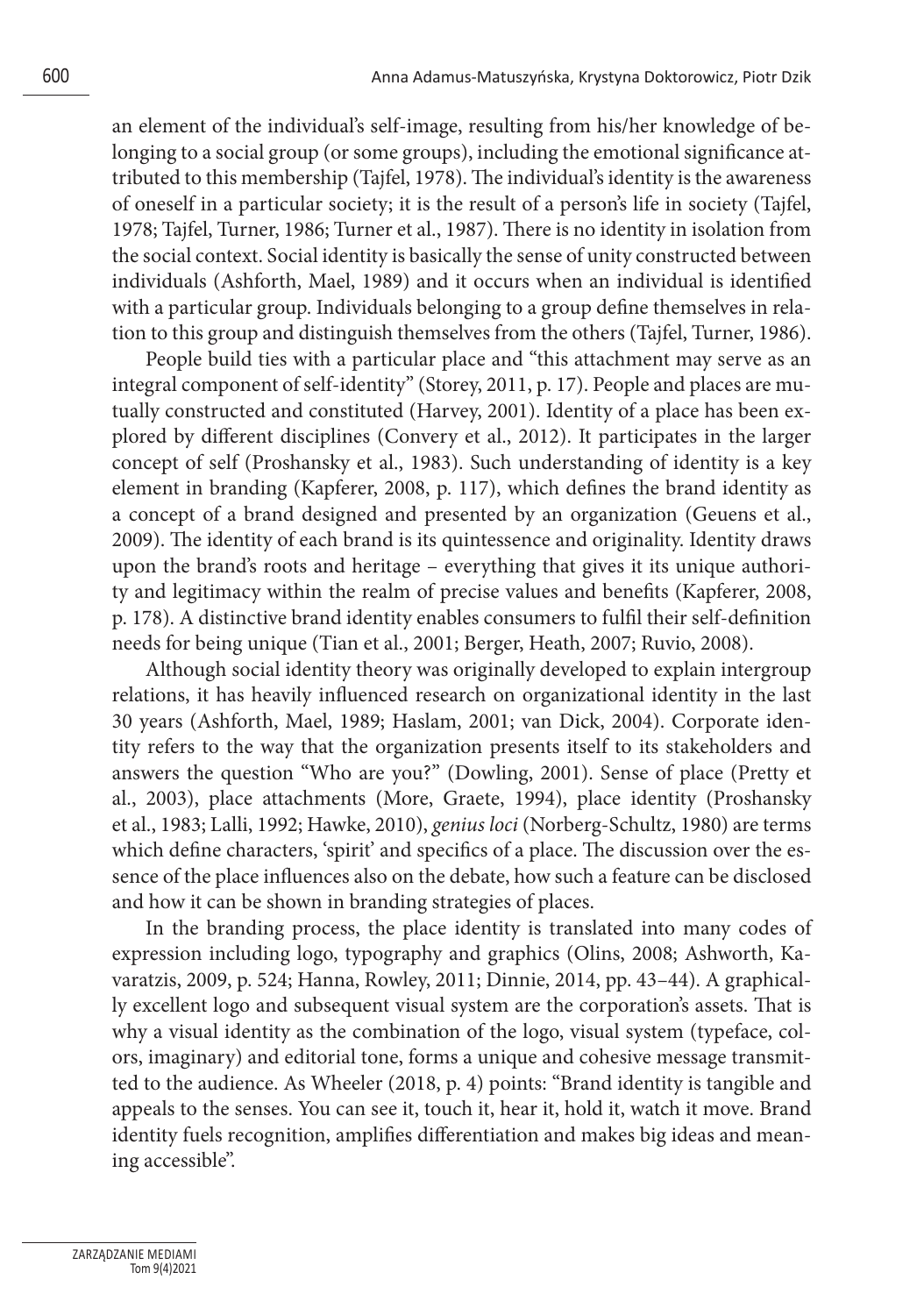Branding the country/nation (these terms are used interchangeably in the literature (Dinnie, 2015) is indebted to tourism marketing. Research in this field began to take a mature form in the 1970s (Pike, 2008). However, at the turn of the 20th and  $21<sup>st</sup>$  centuries, the two trends occurred simultaneously. First, tourism marketing has adapted the concept of a destination brand (Pike, 2008, p. 179 ff.). Secondly, tourism promotion has been virtualized, the importance of the internet has increased, and at the same time the traditional channels of reaching target groups have decreased (e.g., brochures, catalogs, or TV commercials) (Kruczek, Walas, 2010). Considering the proliferation of websites, it has become essential to clearly identify their operators (e.g., the National Tourist Organizations) and to indicate their 'officiality' (Kruczek, Walas, 2010) and source credibility (Rahman et al., 2021). That is why country branding is a very complex and controversial phenomenon (Dinnie, 2015). It includes multiple dimensions beyond traditional business branding, such as political activities and strong public opinion influence. It is also powerfully influenced by many events, phenomena, or activities of specific people that are difficult to monitor. The time of the pandemic could be the latest example of complexity country branding. Due to the multitude of determinants of the country's brand, theoretical concepts trying to organize the knowledge about this practice are challenged.

#### 1.2. Logo as a visual sign of genius loci

Logo is a particular and distinctive visual symbol that has clear goals: description and distinction (Mollerup, 2013). This picture is organic, because it is created in long processes of knowledge accumulation, collecting experiences, formal education and media impact (Kotsi et al., 2018, p. 113). Another issue, which has a crucial meaning for this symbol. is the process of decision-making itself, as well as its stages (Plassman et al., 2012), as they have the impact on the logo content. Some researchers strongly emphasised the impact of stakeholders on such a picture (Hankinson, 2004).

The links between people (citizens, visitors, tourists) and places (town, region, country) are usually based on a long-term commitment. People are social beings; therefore, they make evaluations and assessments of certain choices they make, with implications on their social belonging. Such process explains why social identity is also built around the logos and brands that people follow (Kapferer, 2008; Sturken, Cartwright, 2018). Consequently, the nation brand is in competition with other countries: it must be perceived as distinctive, reliable and attractive for recipients – tourists, visitors, investors and inhabitants (Kotler et al., 1993; Zenker, 2009; Zenker, Beckmann, 2013). The nation brand is very complex and based on the perceived values, perceived history, perceived competence, and accomplishments that prove it. It covers political, economic, historical, cultural, and environmental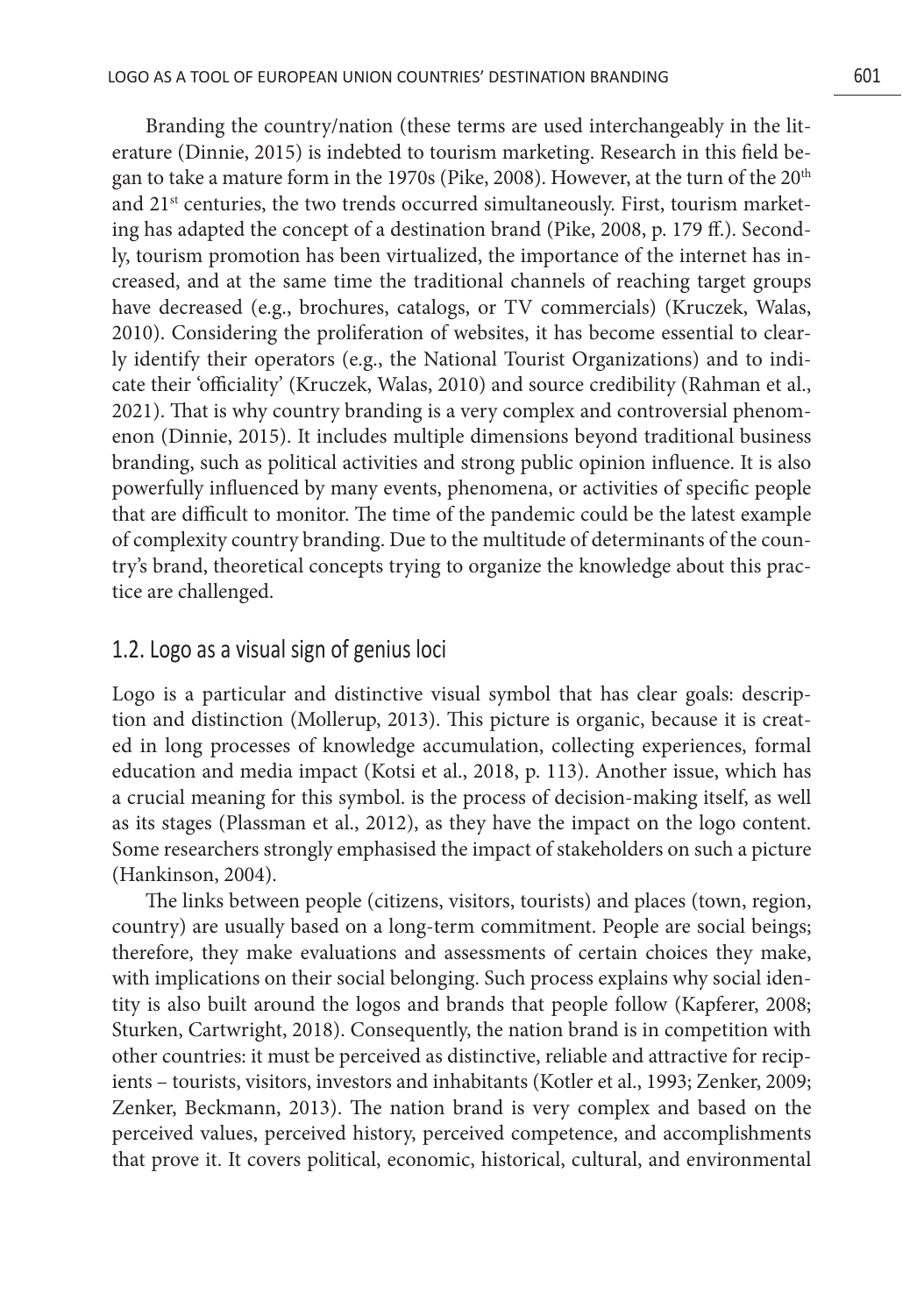aspects (Fetscherin, 2010, p. 467) which altogether make the place brand (Kapferer, 2008, p. 125).

The authors assume that every country has its own specificity, its own awareness, its essential authenticity, *genius loci*, or a certain 'spirit', 'sense', which determines its attractiveness and substance. The issue of this essence of place is the subject of consideration of urban sociologists, planners and architects. *Genius loci* is a term introduced to the language of sociologists and urban planners to convey a certain character of the place, which consists of the nature transformed by human activities into a cultural landscape determining how things exist and how they are perceived (Norberg-Schulz, 1980; Jałowiecki, 2009). *Genius loci* as well as the term 'identity', is variously defined depending on a given scientific discipline and theoretical approach, it is semantically vague and full of definitional contradictions. The identity of place is *genius loci* whose presence is revealed in architecture, landscape, myths, superstitions, and people themselves. That is why the question arises: is a visual identity, which is a figurative presentation of the uniqueness of a given place, also reflected in its *genius loci*? *Genius loci* is a natural element of a given place, resulting from its history, tradition, location, inhabiting community, and its culture, which is – called by Norberg-Schulz (1980) – the character of the place. The literature on the subject shows that the *genius loci* is relatively durable, due to its rooting in the permanent components of space, such as landscape, climate, architecture, and urban planning. The concept of *genius loci* is matched by the term 'fixed elements' or an anchor in the territorial marketing researches. The literature of place branding presents the shared view that the logo and visual identification system should be based on a whole range of tests and analyses, while the logo itself should be related to what the particular unit is (organization, company, place) and subjected to the branding process. That is why it is assumed that the logo, as a visual picture that is expected to present the essence of the place, should expose the spirit of it, its *genius loci*.

To present the spirit of a place, graphic designers as well as marketing and branding specialists try to search for codes, which might represent the place (or organization) in a clear, understandable, and easily noticeable way. As Graber argues, writing about audio-visual messages, the analysis of these messages is as important today as verbal messages (2004). The author points out that the coding and decoding of pictures and words is different and requires different competences (Graber, 1996). Similarly, in branding practice, the visual symbols are more associational and connotative than the verbal ones.

The German authors Matthias Beyrow and Constance Vogt refer to the territorial (urban) signs using the term 'Logo alias Stadtzeichen', meaning the city's sign (Beyrow, Vogt, 2015). Per Mollerup (2013), in turn, explains that visual identity is built from the following basic elements, including: a verbal sign of the brand (name mark), i.e., the name of the organization written in a specific way, a symbol or picture mark, selected colours, company typography, and so-called 'fifth element' – an additional decorative element. According to Mollerup (2013), the term trademark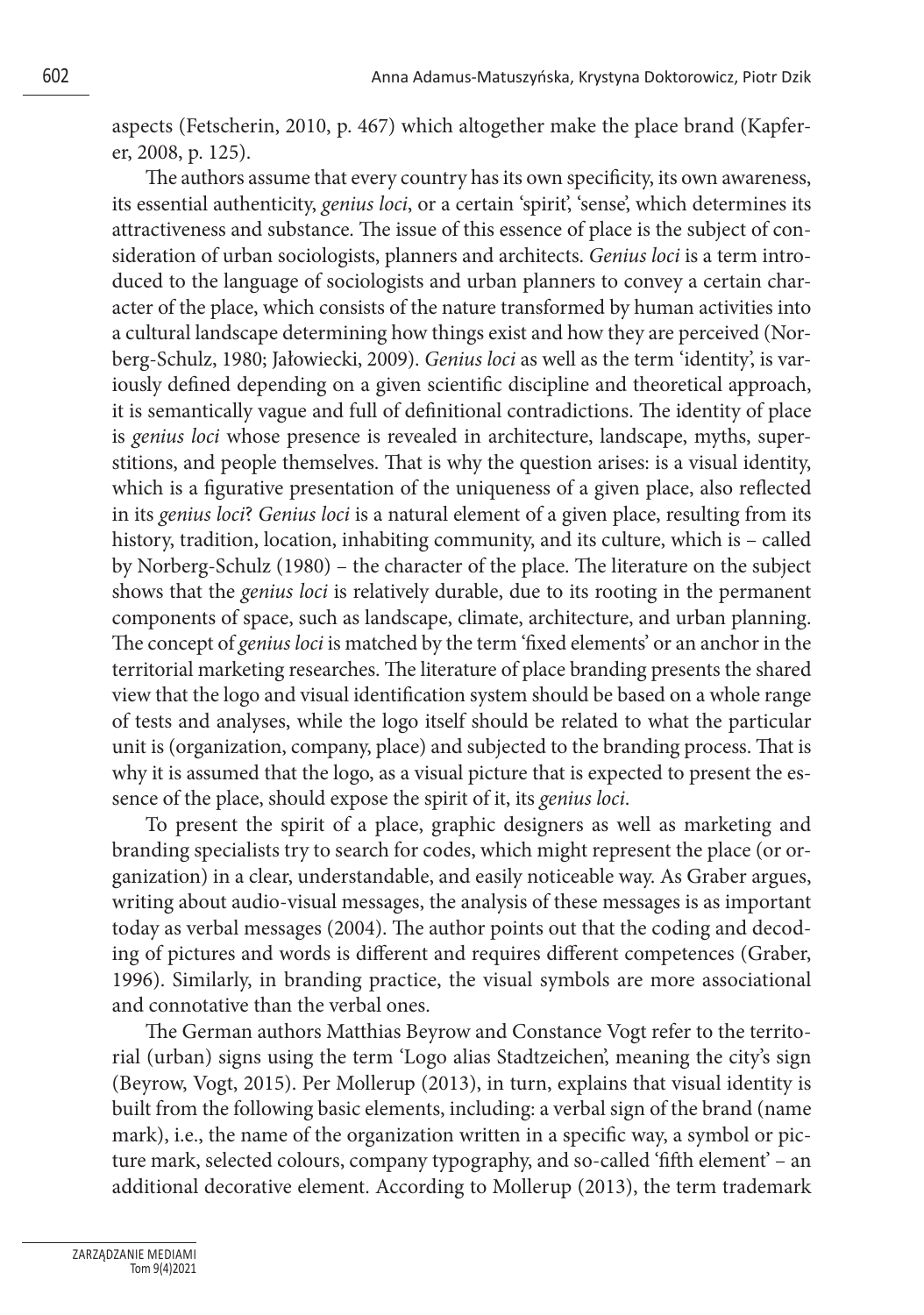includes the wordmark and the graphic symbol. In the same sense, the word 'logo' is used. As Healey defines: "Symbol plus name remains the most common form of the logo" (Healy, 2010, p. 7). In contrast, the 'wordmark' refers to the verbal brand characters (Adamus-Matuszyńska, Dzik, 2017).

Summing up, a logo identifies the business in a very modest form using wellknown symbols, icons, or other marks that both identify and distinguish a particular object (in the case of the presented research – a country as a place). Transforming such a definition into place branding, one should not expect the logo of a country would convert its *genius loci*. It should rather reveal its *genius loci*.

#### 1.3. Digital advertising in country branding

The thesis about the fundamental importance of digital advertising $^{\rm 3}$  in the promotion of destinations, including countries, does not raise a disagreement in the literature (Dexeus, 2019), however, many specific issues related to the management of the territorial brand remain debatable. There is also no reservation that the brand, as it follows from the thesis of Kapferer (2008), has its own brand identity which includes visual elements. The main goal of creating and implementing the visual identity of brands (since the 1960s, these identities take the form of "integrated corporate design systems" [Müller, 2015, p. 13]) is to reduce costs and increase profits through distinction and description (Mollerup, 2013, p. 59). The authors also assume that the concept of destination branding, although relatively new (Pike, 2009), is already accepted in the literature on the subject (Real-Ruiz et al., 2020). However, many detailed issues remain to be resolved, one of which is the relationship between destination branding, media, information management and tourism promotion. As Fernández-Cavia points, an official website<sup>4</sup> is "a place's showcase to the world" (Fernández-Cavia, 2020, p. 117), and it is very difficult to be recognised in the world of digital media with billions of websites.5 Thus, the distinction between official communication and commercial communication becomes a vital issue for destination branding management.

Taking into account the context of the study, the authors decided to check the presentation of the logos on the official tourist websites of the countries, which are members of the European Union. Data are presented in alphabetical order in Table 1.

<sup>&</sup>lt;sup>3</sup> The authors follow the view expressed by Cronin (2018) and McStay (2016, p. 4), that in the digital world the divisions into advertising, marketing, public relations and promotion cease to be of strategic importance and that there is a uniform 'commercial speech' (Cronin 2018, p. 5).

<sup>4</sup> The division into paid, owned, earned, shared media is commonly accepted in scientific papers as well as in the business guides on digital media, although there are disputes as to their importance and hierarchy (Macnamara et al., 2016; McStay, 2016).

<sup>&</sup>lt;sup>5</sup> The www.internetlivestats.com website reports that on November  $4<sup>th</sup>$ , 2020, at 13.45, there were 1 812 074 971 websites, and their number is growing at a rate of about 1 per second.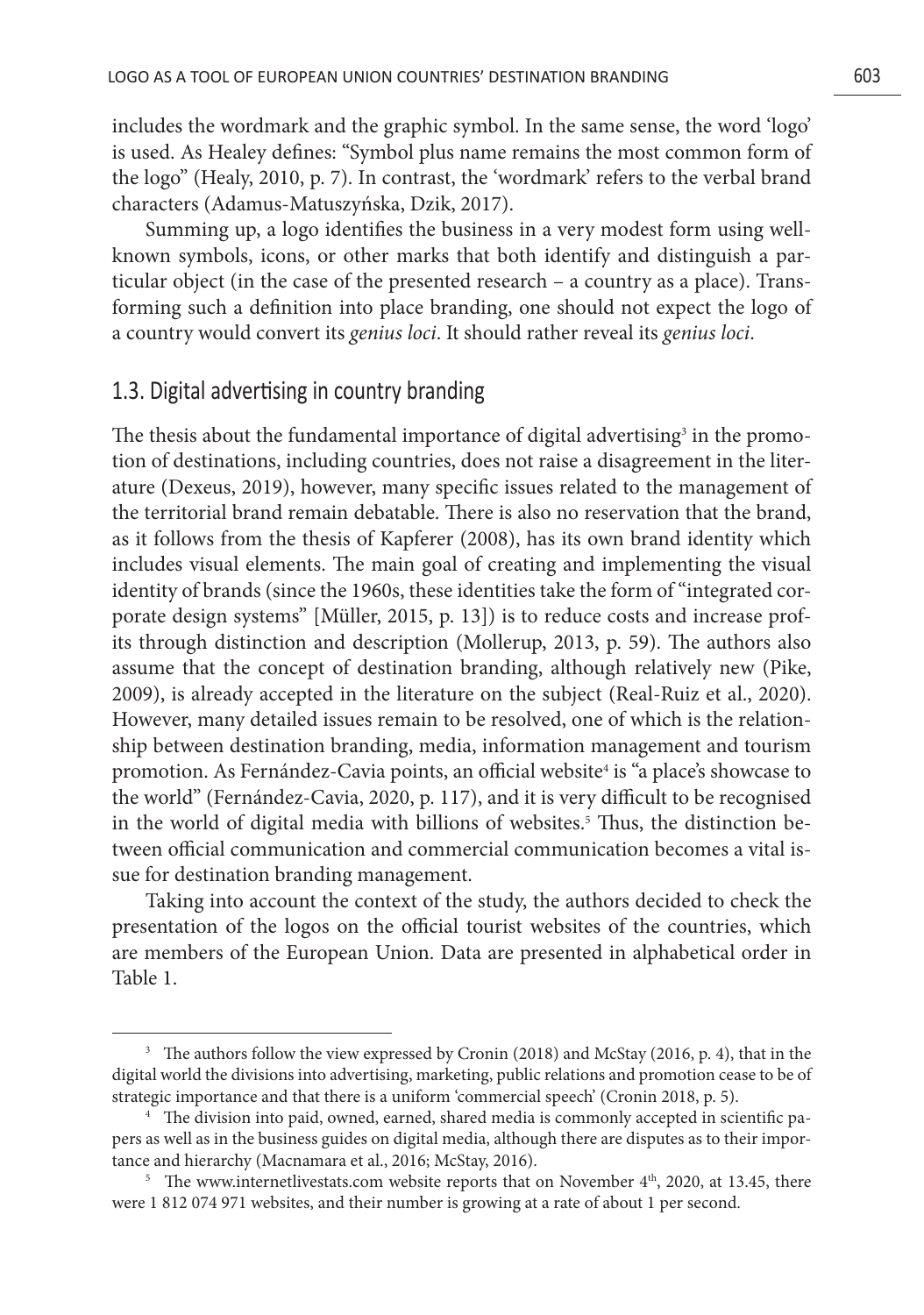| Country/Region <sup>6</sup> | Webpage                | Country's logo visibility on the website                                                                                                                                                                              |
|-----------------------------|------------------------|-----------------------------------------------------------------------------------------------------------------------------------------------------------------------------------------------------------------------|
| Austria                     | austria.info           | Tourist logo. Official Tourist Guide can be found<br>in the top left corner of the home page.                                                                                                                         |
| Brussels (Belgium)          | visit.brussels         | Region logo. Confirmation of its officiality<br>requires some effort. Information about the logo<br>status requires viewing the 'About us' section.                                                                   |
| Bulgaria                    | bulgariatravel.org     | Tourist logo. The Operator (Ministry of Tourism<br>of the Republic of Bulgaria) can be found in the<br>footer of the page.                                                                                            |
| Croatia                     | croatia.hr             | Tourist logo. The Operator (Croatian National<br>Tourist Board) can be found in the footer of the<br>page.                                                                                                            |
| Cyprus                      | visitcyprus.com        | Tourist logo. Information who is the operator –<br>The Official Portal of Cyprus Tourism – can be<br>found in the upper left corner of the home page.                                                                 |
| Czech Republic              | visitczechrepublic.com | Logotype. The Operator (CzechTourism) can be<br>found in the footer of the page. Confirmation of<br>officiality requires some effort. The information<br>about the status requires viewing the section<br>'About us'. |
| Denmark                     | visitdenmark.com       | Tourist logo. Information about the officiality of<br>the website appears in the content of the page.                                                                                                                 |
| Estonia                     | visitestonia.com       | Logotype. The information who is the operator<br>– Official tourism information website – can be<br>found in the upper left corner of the home page.                                                                  |
| Finland                     | visitfinland.com       | Tourist logo. The information who is the opera-<br>tor can be found in 'The Official Travel Guide of<br>Finland' in the website address bar.                                                                          |
| Flanders (Belgium)          | visitflanders.com      | Region logo. Confirmation of its officiality<br>requires some effort and can be found in 'Press'<br>section.                                                                                                          |
| France                      | ee.france.fr           | Tourism logo. The information who is the<br>operator – 'France.fr – the official website of<br>tourism in France' can be found in the website<br>address bar.                                                         |
| Germany                     | www.germany.travel     | Tourist logo. The confirmation of officiality<br>requires effort through the footer of the page and<br>the 'About us' section.                                                                                        |
| Greece                      | visitgreece.gr         | Tourist logo. The official information 'The Offi-<br>cial Website of the Greek Tourism Organization'<br>can be found in the site address bar.                                                                         |

**Table 1. Presentation of the logos of the EU countries**

 $^{\rm 6}~$  Belgium does not maintain a national tourism service. The regions (Brussels, Flanders, Wallonia) are responsible for promotion.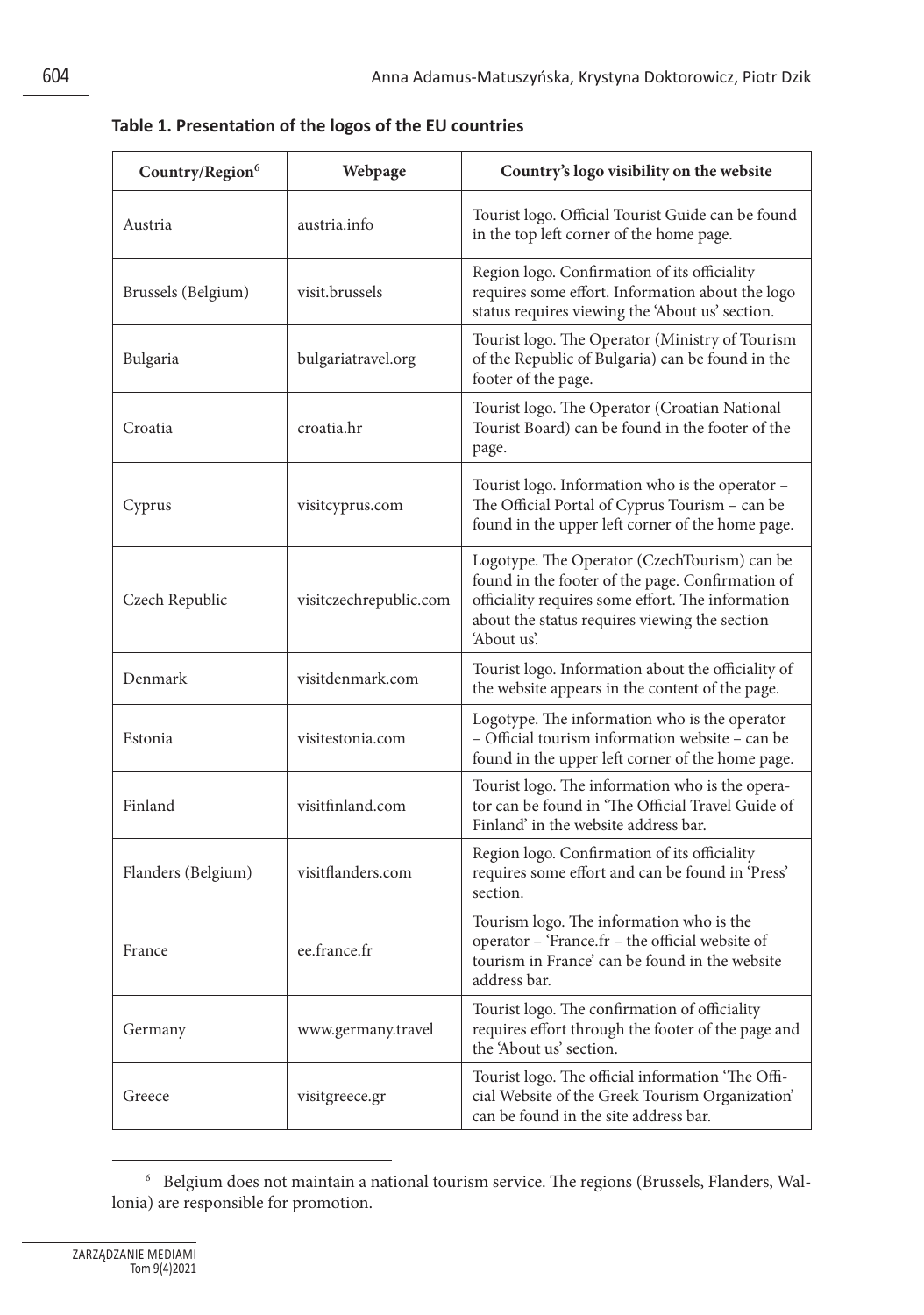| Hungary      | wowhungary.com              | Tourist logo. The confirmation of its officiality<br>requires some effort through the footer of the<br>page and the 'contact' section.                                                         |
|--------------|-----------------------------|------------------------------------------------------------------------------------------------------------------------------------------------------------------------------------------------|
| Ireland $^7$ | www.ireland.com             | Tourist logo. The information that this webpage<br>is the 'Official Holiday Website of Tourism Ire-<br>land, can be found in the website address bar.                                          |
| Italy        | italia.it                   | Tourist logo. The information that it is the<br>'Italian Tourism Official Website' appears in the<br>address bar.                                                                              |
| Latvia       | latvia.travel               | Country logo in the 'travel' version. The infor-<br>mation that it is 'The Official Latvian Tourism<br>Portal' can be found in the website address bar.                                        |
| Lithuania    | lithuania.travel            | Tourist logo. The confirmation of officiality<br>requires effort through the footer of the page and<br>the 'About us' section.                                                                 |
| Luxemburg    | www.visitluxembourg.<br>com | Tourist logo. The information that it is 'The Of-<br>ficial Travel Guide of Luxembourg' can be found<br>in the website address bar.                                                            |
| Malta        | www.visitmalta.com          | Tourist logo. In the header of the home page, the<br>information says that it is the 'Official Destina-<br>tion Partner' can be found.                                                         |
| Poland       | www.poland.travel           | Tourist logo. The name 'Poland Tourism Orga-<br>nization' appears in the header. There are some<br>websites in languages' versions, e.g., polen.travel,<br>polska.travel, pologne.travel, etc. |
| Portugal     | www.visit.portugal.<br>com  | Tourist logo. The confirmation of officiality<br>requires effort through the footer of the page and<br>the 'About us' section.                                                                 |
| Romania      | romaniatourism.com          | Tourist logo. The confirmation of officiality re-<br>quires some effort through the footer of the page<br>and the section 'Contact us'.                                                        |
| Slovakia     | slovakia.travel             | Tourist logo. The confirmation of officiality can<br>be found at the footer of the page and the section<br>'About the portal'.                                                                 |
| Slovenia     | www.slovenia.info           | Tourist logo. The information 'The official travel<br>guide to Slovenia' appears in the address bar.                                                                                           |
| Spain        | spain.info                  | Tourist logo. The confirmation of officiality<br>requires effort through the footer of the page and<br>the 'About us' section.                                                                 |
| Sweden       | visitsweden.com             | Logotype. In the header of the website, the infor-<br>mation 'Sweden's official website for tourism and<br>travel information' can be found.                                                   |

 $^7$  Ireland and the Northern Ireland (UK) maintained a joint travel service. With Brexit, its future is unknown today.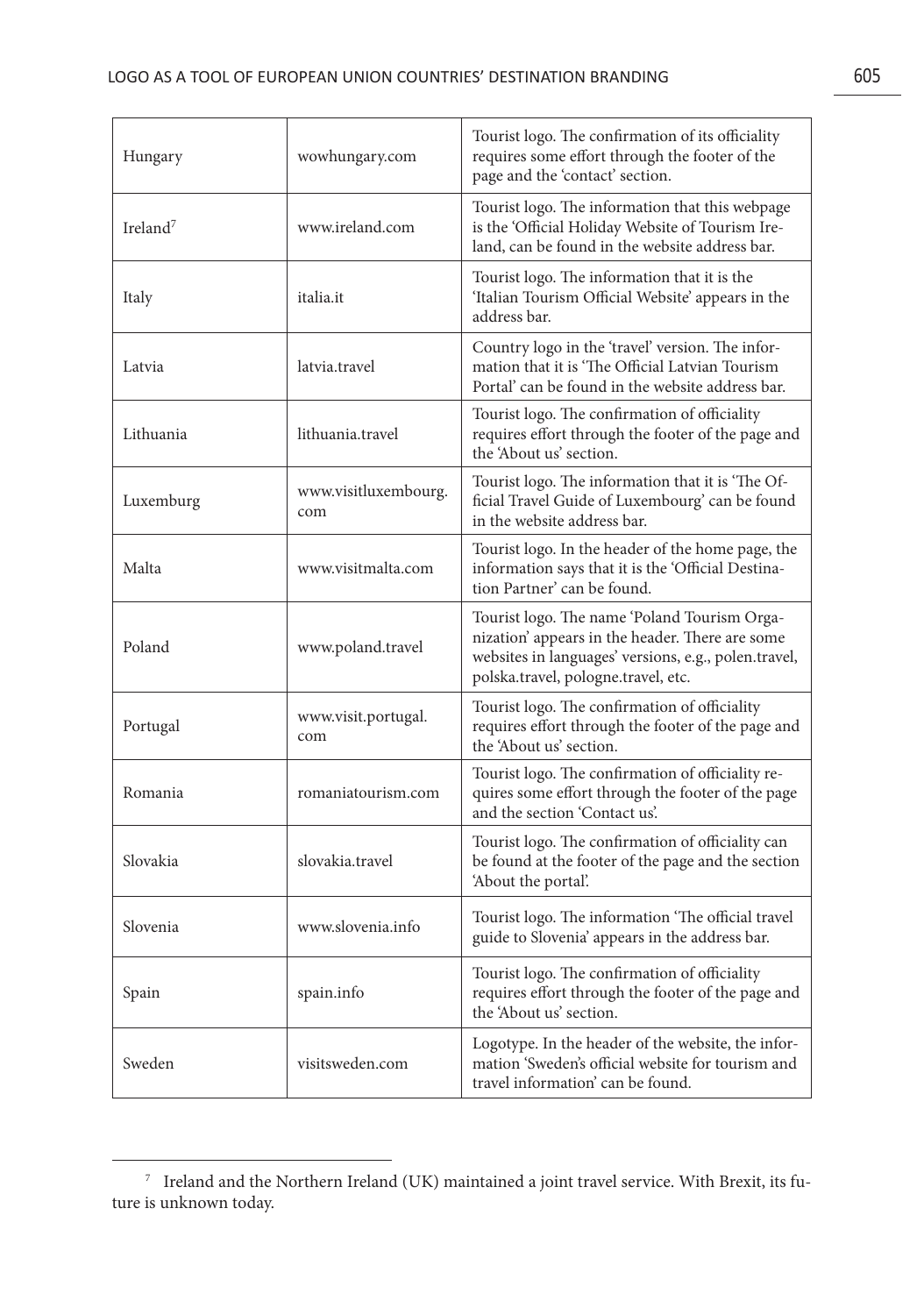| The Netherlands    | www.holland.com              | Country logo. The information that it is the<br>official guide for visiting the Netherlands can be<br>found in the top left corner of the home page. |
|--------------------|------------------------------|------------------------------------------------------------------------------------------------------------------------------------------------------|
| Wallonia (Belgium) | www.wallonia.be/en/<br>visit | Region logo. The 'visit' service is a part of the<br>region's official website.                                                                      |

Source: authors' research.

The authors made an additional verification, taking advantage of the Google search engine (using the terms 'country name' + 'visit', 'travel', 'tourism', 'tourism website', 'destination website'). The purpose of which was to examine whether the returned search result clearly and without doubt defines the indicated in Table 1 page as 'official'. The following should be explained:

- 1. Well-defined descriptions as official websites have Austria, Cyprus, Denmark, Estonia, Finland, France, Greece, the Netherlands, Ireland, Luxembourg, Latvia, Malta, Slovenia, Sweden, Italy (15 countries) and Flanders and Wallonia (Belgian regions).
- 2. Websites of Brussels (region), Bulgaria, Croatia, Czech Republic, Spain, Lithuania, Portugal, Romania, Hungary (8 countries) do not have any information that the website is an official website of the country or region.
- 3. In the case of Germany, the description is uncertain because the name of the National Tourist Organization appears in the description. The information that such an organization has an official status is not commonly known. In the case of Poland, one may find in the descriptions – depending on the language version – the terms 'national' (PL), 'official' (DE), or general description (GB, FR) appear.

It means that in 10 countries and 1 region, verbal identification indicating the officiality of the website and logo at the same time is not obvious and easily recognizable.

Another factor that makes it difficult to identify the status of websites is their network address structure. As noticeable in Table 1, there is no uniform system in the European Union that would allow the identification of Official Destination Websites (ODW) by the website address. One of the consequences of the lack of such a system is the appearance of commercial websites with addresses similar to the official ones, e.g., visitslovenia.pl belongs to a private travel agency.

The above-mentioned factors indicate that in the owned media management on the internet, a logo is necessary. It has two main functions: it is an evidence of the website officiality as well as it distinguishes such webpages from commercial ones. A particular advantage of the logo is that it can be legally protected, so it cannot be legally imitated.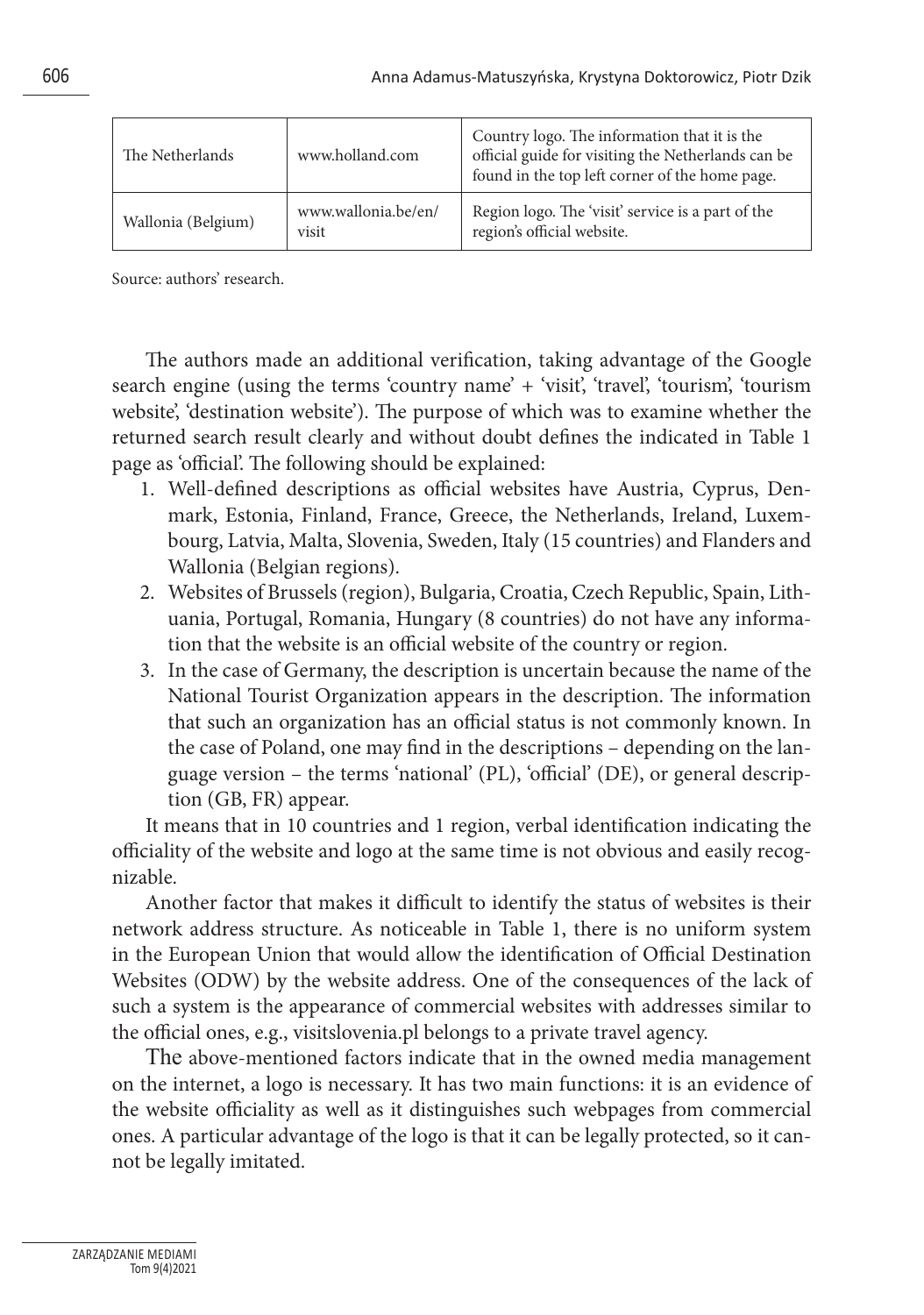#### 2. Research methods

A visual content analysis was used to code the data, since the logo is a graphic representation which consists of visual codes having specific meanings. Furthermore, this is a research method allowing to make general statements about the logos' content which tourists, investors, and residents can understand identifying them (Oliveira, Panyik, 2015). Therefore, the authors of this study have examined the pictures (logos) applying the content analysis understood as a research process serving the objective, systematic and quantitative description of the message content (Lisowska-Magdziarz, 2004, p. 13; Rose, 2001, p. 55). Content analysis of the graphic symbols used in the promotion consists of four stages (Rose, 2001, pp. 56–66):

- (a) finding images countries' logos were found on official webpages, social media and in other promotional publications,
- (b)devising categories for coding coding means attaching a set of descriptive labels (or categories) to the images (Rose, 2001, p. 58),
- (c) coding images applying distinguished categories of countries' logos,
- (d)analysing the results formulating conclusions and discussion of the questions.

Exploring the literature – both graphic design and place branding – which addresses the logo issue, one may find numerous studies and typologies of visual symbols used in branding. To develop categories for coding, the authors used taxonomies elaborated by the graphic designer – Mollerup, as well as marketing specialists – Beyrow, and Vogt. These two typologies were chosen, because firstly, they represent the two fields having the greatest impact on the content of logos. Secondly, Mollerup elaborated on the taxonomy which is relevant in today's design theory and practice. He also used to be an international expert preparing proposals for national design policies for Estonia (2003), Latvia (2004), and Lithuania (2008). Beyrow and Vogt collected and analysed the logos of the German cities and published the first book ever which gathered all city's logos of one country. They were used in a specially prepared typology that let them disclose the specifics of these visual symbols. All presented city signs (Ger*. Stadtsignet*) have a main objective to symbolise appropriately the city (Beyrow, Vogt, 2015, p. 34). That is why the relevance of the sign is signalled. Thus, logos in the cited book are called 'city signs' (Ger*. Stadtzeichen*), leading to the question: what constitutes the content of a city logo (Ger*. Gehalt*)? In further analyses, German authors divide the content of a logo into three main categories:

- (a) Substance (Ger*. Substanz*), when a logo exposes what a city administrates and offers to the public (e.g., the logo which shows existing buildings, bridges, monuments, etc.).
- (b)Presence (Ger*. Präsenz*), when a logo presents the fact of the city's existence (by, e.g., logotypes).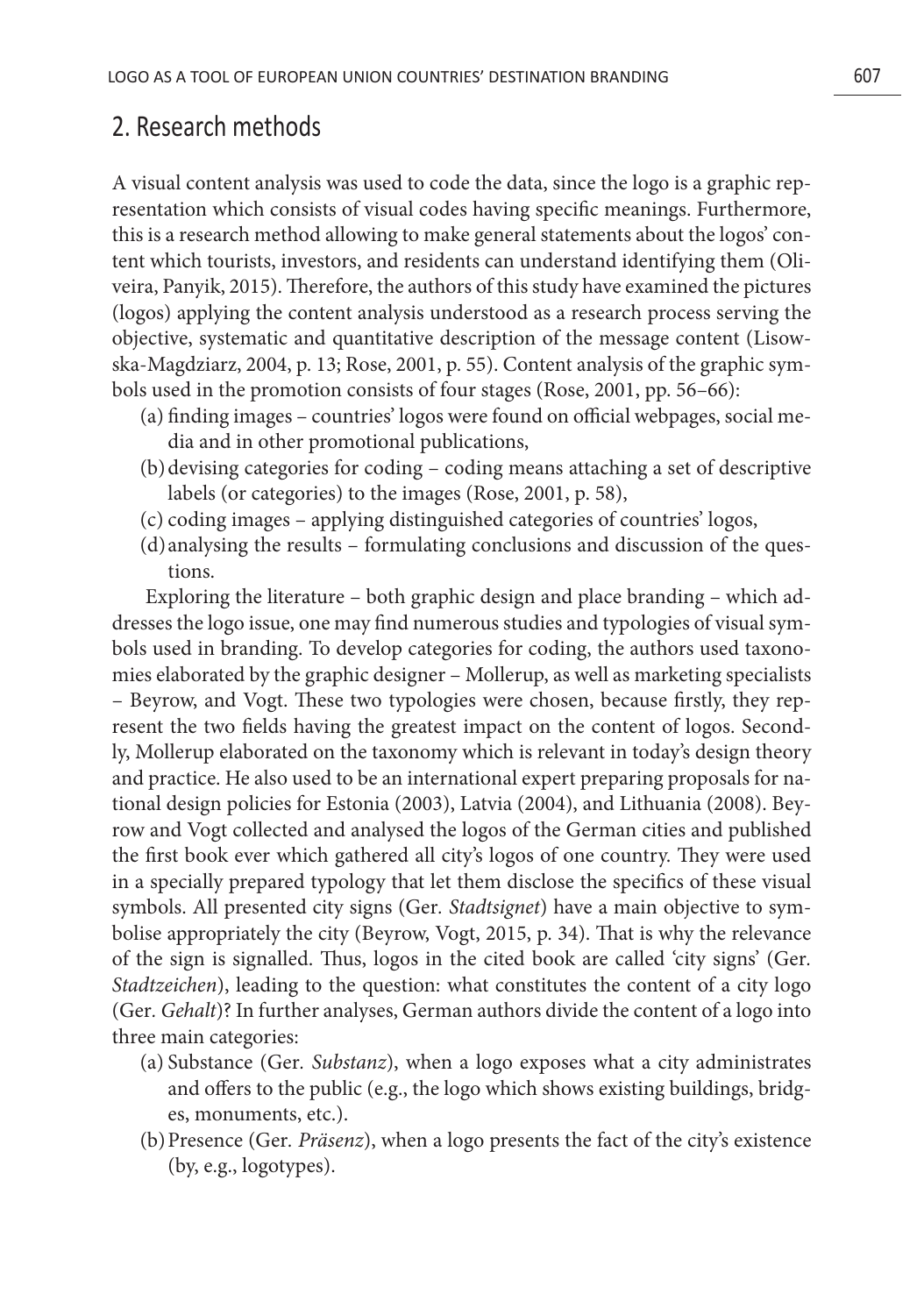(c) Reference (Ger. *Referenz*), when a logo discloses the value of the symbol (e.g., logos referring to heraldry or cultural heritage of a city).

Taking into account two classifications and the experience in researching the Polish city logos, the authors decided to analyse the EU countries logos considering four different categories. The first class used for content analysis was 'substance' in Beyrow and Vogt's understanding. The EU countries' logos were investigated whether they contain substances such as culture and nature elements. The second category was taken from the Mollerup's classification. The term 'motif ' is defined by Mollerup's concept (Mollerup, 2013, p. 129) and understood as the illustration of the storyline subject (theme). Mollerup presents many examples of graphic (visual) motifs and then he clarifies them in the proposed taxonomy. One of the presented motifs can be described as 'human' (Mollerup, 2013, p. 180), which is understood as a real or fictional person. Additionally, the category of time was considered as one of the values the logos offer. This analysis was made referring to the previous research of the authors on the logos of Polish cities. It turned out that the visual symbols contained in logos very frequently clearly refer to the past, the present, or the future. Finally, the core values expounded and explained in the documents (brand books) were studied to find links between pictures and their clarification prepared by the creators of logos or authors of the idea revealed in the logo content. In some promotional strategies the main values are explained and in such a way the *genius loci* are visually exposed. The brand's deepest values must be reflected in the external signs of recognition, and these must be apparent at first glance (Kapferer, 2008, p. 173).

## 3. Research results

As the interpretation of the logos' content shown in Table 3, it is difficult to find a single symbol or thought common to all logos, which would reveal, on the one hand, belonging to the EU, and, on the other, a unique and shared characteristic for all countries. The variety of signs, colours, fonts, shapes, composition and figures means that, based on the analysis of the content of these logos, it is impossible to build any operational model which could be useful to manage the nation brand communication process. Table 3.1 shows this variety of logos' content.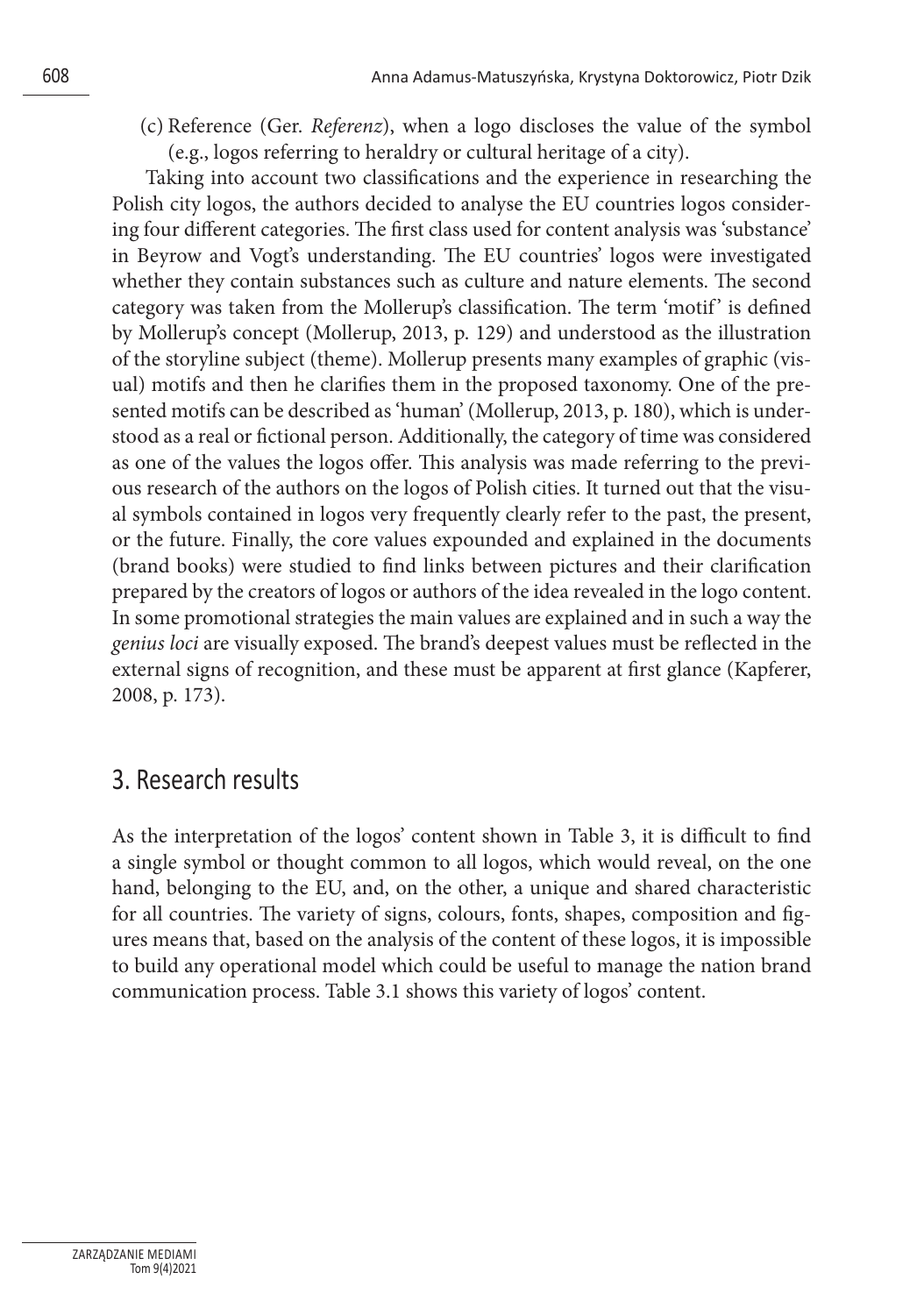| Austrial<br>arrive<br>and revive | visit.brussels                                                                                                                                               | VISIT<br><b>FLANDERS</b>                                                                                                                                                                                                 | <b>Belgium</b><br><b>Wallonia</b>        |
|----------------------------------|--------------------------------------------------------------------------------------------------------------------------------------------------------------|--------------------------------------------------------------------------------------------------------------------------------------------------------------------------------------------------------------------------|------------------------------------------|
| Austria                          | Belgium - Brussels                                                                                                                                           | Belgium - Flanders                                                                                                                                                                                                       | Belgium - Wallonie                       |
|                                  | CROATIA<br>Full of life                                                                                                                                      |                                                                                                                                                                                                                          | <b>Czech Republic</b><br>Land of Stories |
| Bulgaria                         | Croatia                                                                                                                                                      | Cyprus                                                                                                                                                                                                                   | Czech Republic                           |
| VisitDenmark                     | $C57$ ANA                                                                                                                                                    | visit estonia                                                                                                                                                                                                            | <b>FINLAND</b>                           |
| Denmark                          | Espana                                                                                                                                                       | Estonia<br>Estonia has no logo.<br>'visit estonia' is created<br>according to the<br>recommendations<br>on the Brandestonia<br>web page. According<br>to these recommen-<br>dations, the national<br>AINO font was used. | Finland                                  |
| dez + vour es                    | <b>Germany</b><br>Simply inspiring                                                                                                                           | <b>GREECE</b>                                                                                                                                                                                                            |                                          |
| France                           | Germany.<br>In print, the logo<br>should be presented<br>together with the<br>logo of the Federal<br>Ministry for Econom-<br>ic Affairs and Energy<br>(BMWi) | Greece                                                                                                                                                                                                                   | Hungary                                  |

<sup>8</sup> Sources for the presented logos are available in 'works cited'.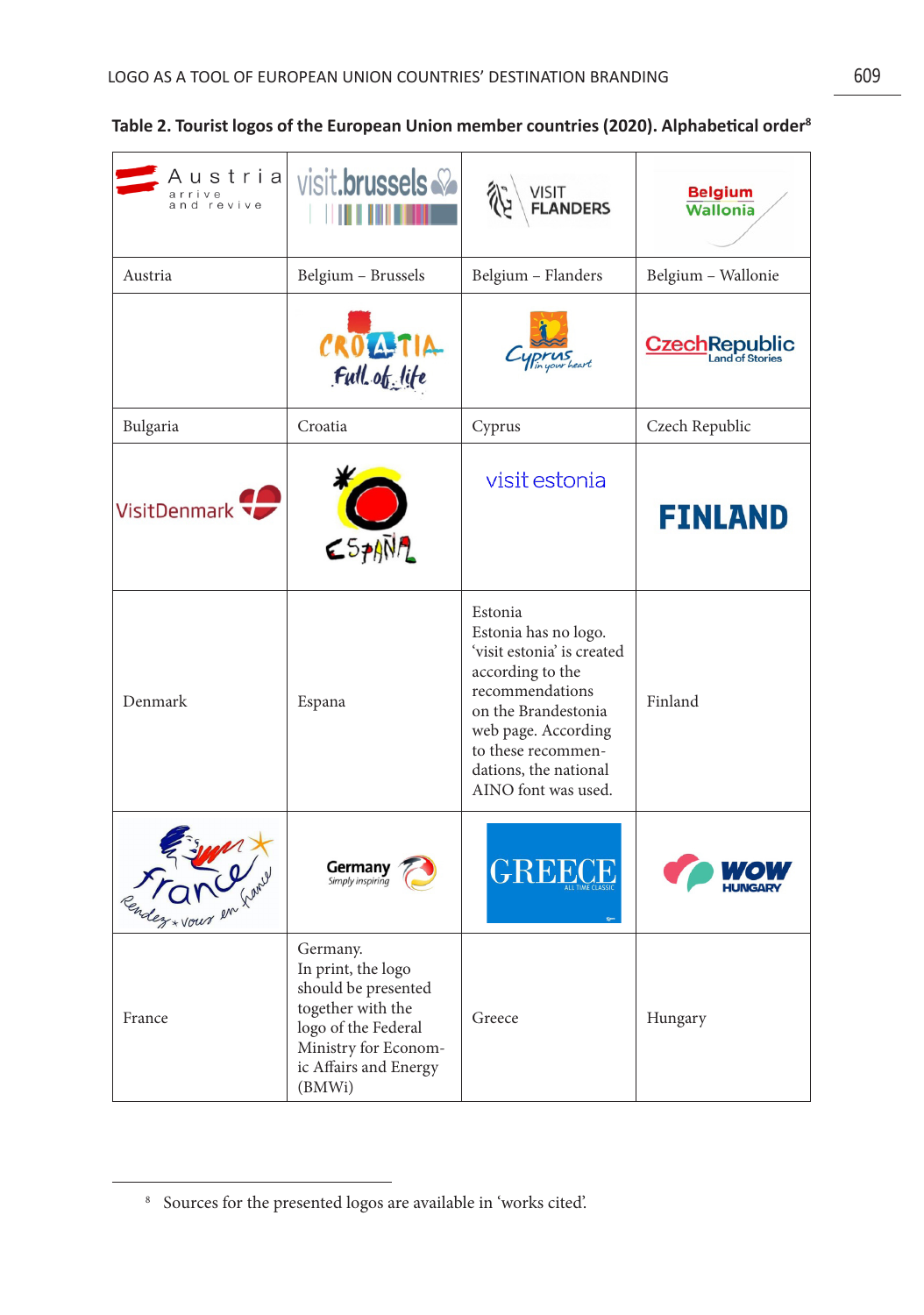| Netherlands                                                                              | Ireland                                                                                                                                                 | ITALIA              | MAGNETIC                                                                                                                  |
|------------------------------------------------------------------------------------------|---------------------------------------------------------------------------------------------------------------------------------------------------------|---------------------|---------------------------------------------------------------------------------------------------------------------------|
| Netherlands                                                                              | Ireland.<br>The logo is utilized in<br>tourism promotion of<br>Northern Ireland and<br>Republic of Ireland.<br>Due to Brexit, the<br>future is unclear. | Italy               | Latvia                                                                                                                    |
| LITHUANIA<br>Real is beautiful                                                           | <b>VISIT</b><br><b>LUXEMBOURG</b>                                                                                                                       |                     |                                                                                                                           |
| Lithuania                                                                                | Luxembourg, 'visit'<br>version                                                                                                                          | Malta               | Poland<br>The visual identity<br>system of the Polish<br>Tourist Organization<br>includes additional<br>graphic elements. |
| <b>Y</b> visit<br>Portugal                                                               |                                                                                                                                                         | www.slovakia.travel | I FEEL<br><b>SLOVENIA</b>                                                                                                 |
| Portugal                                                                                 | Romania<br>A different logo is<br>used on www.roma-<br>niatourism.com                                                                                   | Slovakia            | Slovenia                                                                                                                  |
| Visit<br>Sweden                                                                          |                                                                                                                                                         |                     |                                                                                                                           |
| Sweden<br>The national font<br><b>SWEDEN SANS is</b><br>used on www.visitswe-<br>den.com |                                                                                                                                                         |                     |                                                                                                                           |

Source: authors' research.

Regarding *genius loci*, the Spanish logo might be considered as exemplary due to the following features: it was developed by a recognized artist (Miró), it is durable (used since 1984), and as a result it is widely known and associated. This sign considers the three elements of the *genius loci* indicated by Norberg-Schultz, that is: landscape, architecture, and people.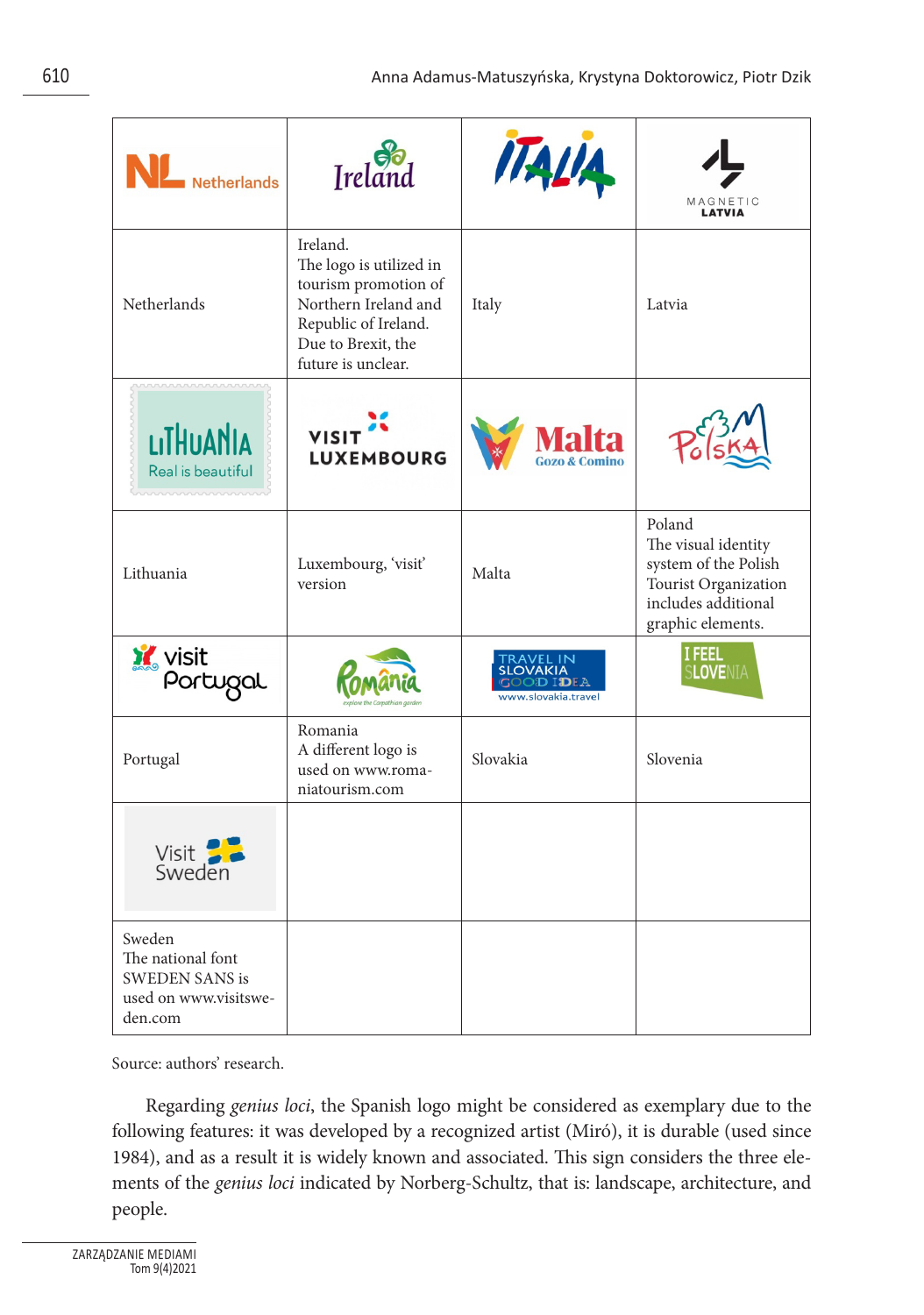| Country (na-<br>tion)/region | Table 3. Logo content interpretation<br>Substance<br>Culture | Nature                                                   | person (real or<br>The slogan<br>legendary)<br>A known<br>Human                              | general, society,<br>community<br>People in | present, future,<br>not defined)<br>Time (past,                         | <b>Brand</b> values<br>Creativity                                | most important element<br>The Austrian flag is the<br>Additional remarks                                                                                                                           |
|------------------------------|--------------------------------------------------------------|----------------------------------------------------------|----------------------------------------------------------------------------------------------|---------------------------------------------|-------------------------------------------------------------------------|------------------------------------------------------------------|----------------------------------------------------------------------------------------------------------------------------------------------------------------------------------------------------|
| Austria                      | $\mathsf I$                                                  | $\mathbf{I}$                                             | invites people<br>to arrive and<br>clearly states<br>as a country<br>that Austria<br>revive. | $\mathbf{I}$                                | $\mathsf I$                                                             | Sense of belon-<br>Enjoyment of<br>Attentiveness<br>ging<br>life | of the logo, the addressed<br>The values are explained<br>in the document called:<br>"The brand. Holiday in<br>idea is stressed in the<br>Austria <sup>"</sup> .<br>slogan.                        |
| Belgium -<br>Brussels        | $\mathsf I$                                                  | a symbol of the<br>iris which is<br>A flower -<br>region | $\mathsf I$                                                                                  | $\mathsf I$                                 | $\mathsf I$                                                             | Omnipresent<br>Creativity<br>Diversity                           | The values are projected in<br>ing on the specific depart-<br>different colours depend-<br>business and congresses,<br>ments, media, or fields:<br>such as events, culture,<br>art of living, etc. |
| Belgium -<br>Flanders        | from the coat<br>Flemish lion<br>that comes<br>of arms.      | $\bar{\rm I}$                                            | $\mathsf I$                                                                                  | $\mathsf I$                                 | Referred to the<br>arms is a sym-<br>bol of the past<br>past, a coat of | Imagination                                                      | This logo is universal, not<br>only for tourists.                                                                                                                                                  |

r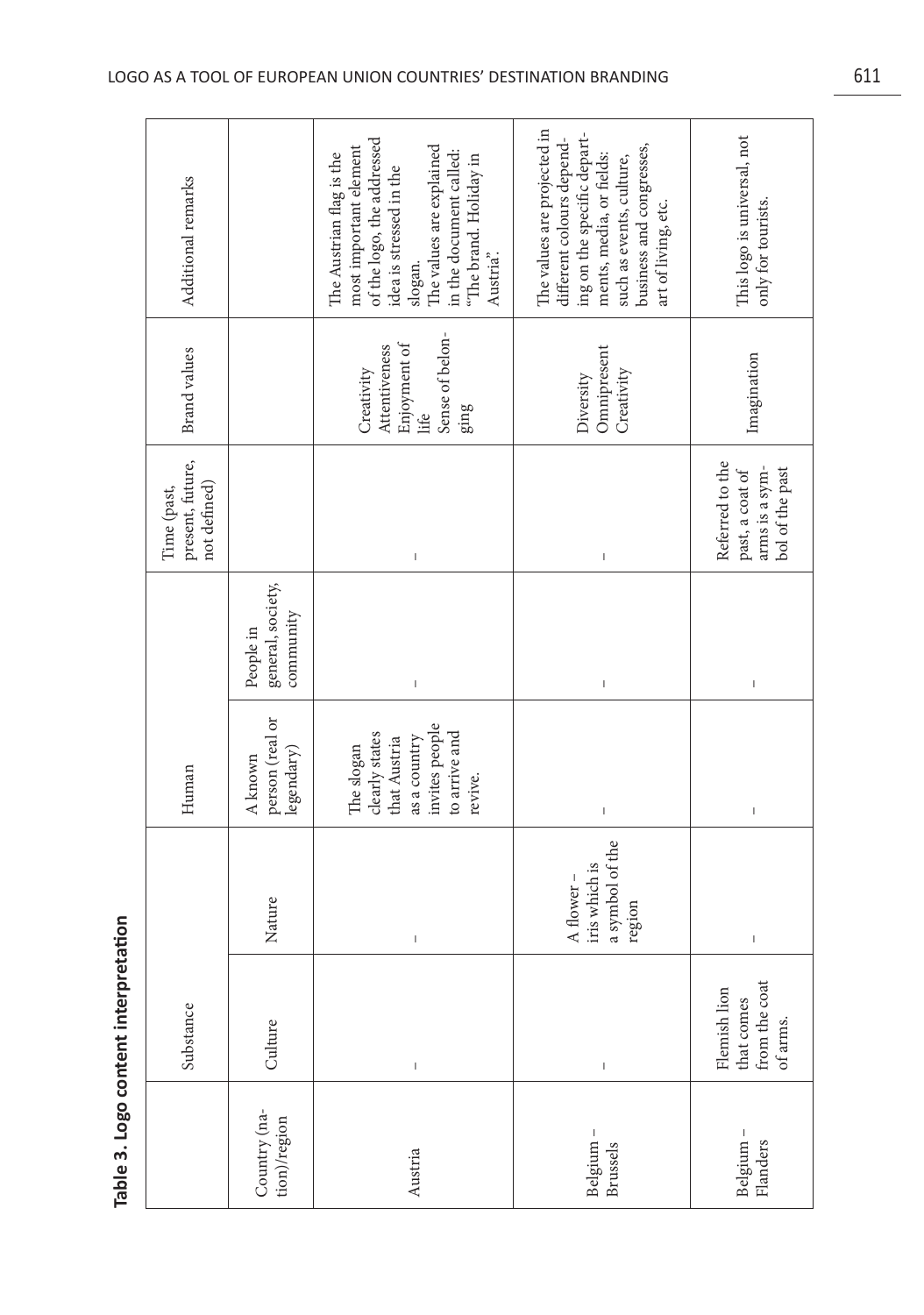| beings must be presented<br>to show the people as the<br>through colours: culture,<br>The country is identified<br>by red colour. In promo-<br>tional materials, human<br>The logo communicates<br>core value in Wallonia.<br>nature and locality. | and well known to the Eu-<br>oil is a symbol of Bulgaria<br>available only in Bulgaria.<br>Traditional Damask rose<br>ropeans. These roses are                                                                                                                                                                                                                                   | tage of different languages.<br>The multitude of languag-<br>meaning to avoid political<br>The content of the logo is<br>Croatia has an important<br>very rich. It takes advan-<br>es used in the name of<br>difficulties.                                                                                                                                                                                     |
|----------------------------------------------------------------------------------------------------------------------------------------------------------------------------------------------------------------------------------------------------|----------------------------------------------------------------------------------------------------------------------------------------------------------------------------------------------------------------------------------------------------------------------------------------------------------------------------------------------------------------------------------|----------------------------------------------------------------------------------------------------------------------------------------------------------------------------------------------------------------------------------------------------------------------------------------------------------------------------------------------------------------------------------------------------------------|
| and Belgium as<br>Identifies the<br>destination<br>a country.                                                                                                                                                                                      | $\mid$                                                                                                                                                                                                                                                                                                                                                                           | Happiness and<br>relaxation                                                                                                                                                                                                                                                                                                                                                                                    |
| I                                                                                                                                                                                                                                                  | $\begin{array}{c} \rule{0pt}{2.5ex} \rule{0pt}{2.5ex} \rule{0pt}{2.5ex} \rule{0pt}{2.5ex} \rule{0pt}{2.5ex} \rule{0pt}{2.5ex} \rule{0pt}{2.5ex} \rule{0pt}{2.5ex} \rule{0pt}{2.5ex} \rule{0pt}{2.5ex} \rule{0pt}{2.5ex} \rule{0pt}{2.5ex} \rule{0pt}{2.5ex} \rule{0pt}{2.5ex} \rule{0pt}{2.5ex} \rule{0pt}{2.5ex} \rule{0pt}{2.5ex} \rule{0pt}{2.5ex} \rule{0pt}{2.5ex} \rule{0$ | Meaning of the<br>to the Croatia's<br>past referring<br>heraldic sym-<br>bolism                                                                                                                                                                                                                                                                                                                                |
| I                                                                                                                                                                                                                                                  | $\begin{array}{c} \rule{0pt}{2.5ex} \rule{0pt}{2.5ex} \rule{0pt}{2.5ex} \rule{0pt}{2.5ex} \rule{0pt}{2.5ex} \rule{0pt}{2.5ex} \rule{0pt}{2.5ex} \rule{0pt}{2.5ex} \rule{0pt}{2.5ex} \rule{0pt}{2.5ex} \rule{0pt}{2.5ex} \rule{0pt}{2.5ex} \rule{0pt}{2.5ex} \rule{0pt}{2.5ex} \rule{0pt}{2.5ex} \rule{0pt}{2.5ex} \rule{0pt}{2.5ex} \rule{0pt}{2.5ex} \rule{0pt}{2.5ex} \rule{0$ | $\sf I$                                                                                                                                                                                                                                                                                                                                                                                                        |
| $\mathsf I$                                                                                                                                                                                                                                        | $\mathsf I$                                                                                                                                                                                                                                                                                                                                                                      | $\begin{array}{c} \rule{0pt}{2ex} \rule{0pt}{2ex} \rule{0pt}{2ex} \rule{0pt}{2ex} \rule{0pt}{2ex} \rule{0pt}{2ex} \rule{0pt}{2ex} \rule{0pt}{2ex} \rule{0pt}{2ex} \rule{0pt}{2ex} \rule{0pt}{2ex} \rule{0pt}{2ex} \rule{0pt}{2ex} \rule{0pt}{2ex} \rule{0pt}{2ex} \rule{0pt}{2ex} \rule{0pt}{2ex} \rule{0pt}{2ex} \rule{0pt}{2ex} \rule{0pt}{2ex} \rule{0pt}{2ex} \rule{0pt}{2ex} \rule{0pt}{2ex} \rule{0pt}{$ |
| Nature - hills<br>and valleys                                                                                                                                                                                                                      | is a traditional<br>A rose which<br>symbol of<br>Bulgaria                                                                                                                                                                                                                                                                                                                        | Sea, sun palm<br>fronds                                                                                                                                                                                                                                                                                                                                                                                        |
| $\mathsf{I}$                                                                                                                                                                                                                                       | $\begin{array}{c} \rule{0pt}{2.5ex} \rule{0pt}{2.5ex} \rule{0pt}{2.5ex} \rule{0pt}{2.5ex} \rule{0pt}{2.5ex} \rule{0pt}{2.5ex} \rule{0pt}{2.5ex} \rule{0pt}{2.5ex} \rule{0pt}{2.5ex} \rule{0pt}{2.5ex} \rule{0pt}{2.5ex} \rule{0pt}{2.5ex} \rule{0pt}{2.5ex} \rule{0pt}{2.5ex} \rule{0pt}{2.5ex} \rule{0pt}{2.5ex} \rule{0pt}{2.5ex} \rule{0pt}{2.5ex} \rule{0pt}{2.5ex} \rule{0$ | Sailboat                                                                                                                                                                                                                                                                                                                                                                                                       |
| Belgium – Wal-<br>Ionia                                                                                                                                                                                                                            | Bulgaria                                                                                                                                                                                                                                                                                                                                                                         | Croatia                                                                                                                                                                                                                                                                                                                                                                                                        |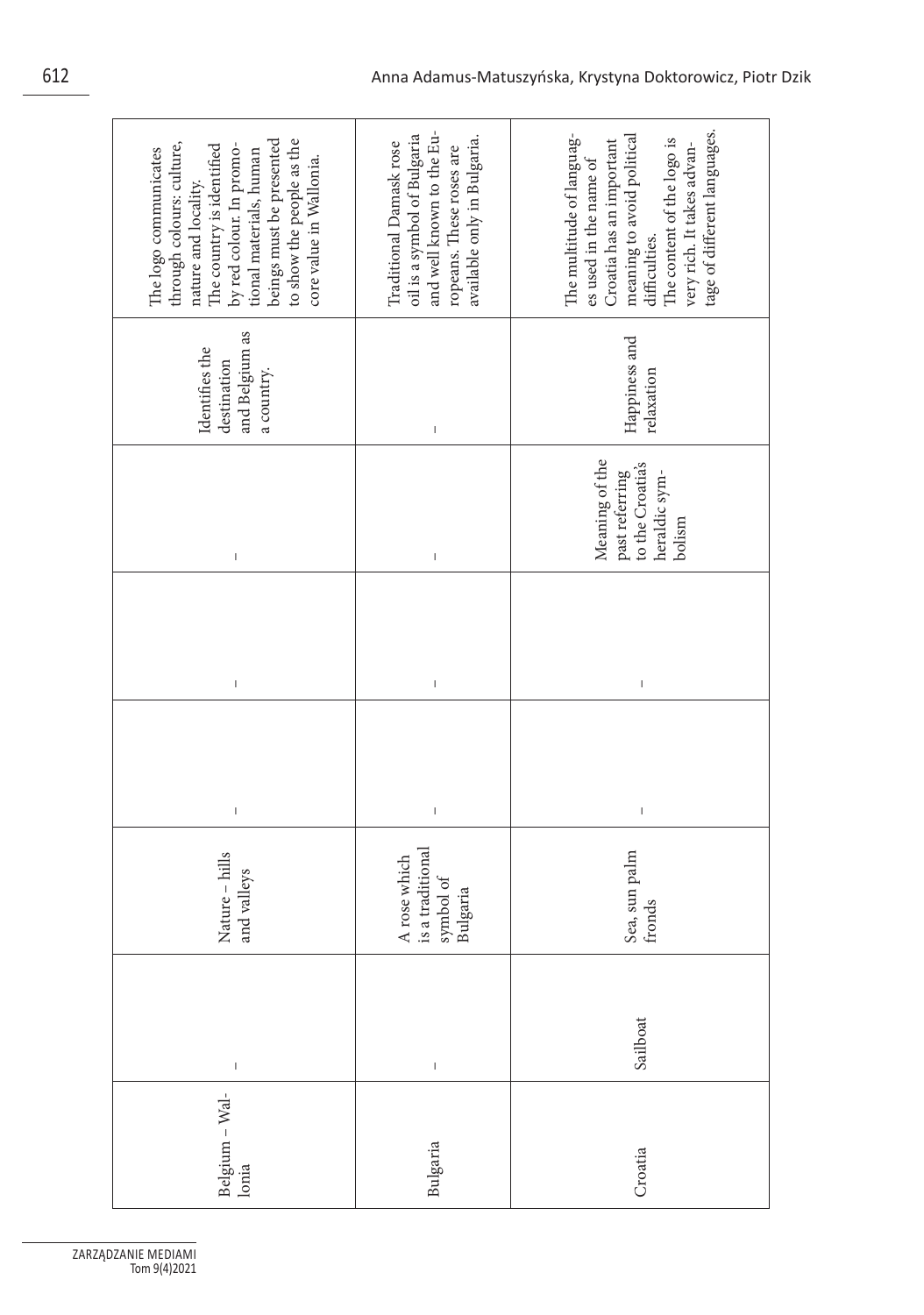| because Cyprus is per-<br>ceived as the birthplace of<br>Referring to Aphrodite<br>Aphrodite. | which are connected with<br>Logo unified destination<br>brand-name.<br>Czech national colours<br>the idea of Panslavonic<br>identity.                                                                                                                                                                                                                                            | The colours of the Danish<br>strong, eye-catching<br>and symbolise strength,<br>dynamism and "Danish-<br>flag.<br>The primary colours are<br>ness". |
|-----------------------------------------------------------------------------------------------|----------------------------------------------------------------------------------------------------------------------------------------------------------------------------------------------------------------------------------------------------------------------------------------------------------------------------------------------------------------------------------|-----------------------------------------------------------------------------------------------------------------------------------------------------|
| Tradition<br>Heritage                                                                         | included in the<br>country's logo.<br>element of the<br>slogan which<br>is an integral<br>Values are                                                                                                                                                                                                                                                                             | $\begin{array}{l} \mbox{Eyc-to-cycle (di-} \\ \mbox{rect contact)} \end{array}$<br>Danish hospi-<br>Creativity<br>Diversity<br>tality               |
| Mythological<br>past                                                                          | History<br>Stories                                                                                                                                                                                                                                                                                                                                                               | $\mathsf{I}$                                                                                                                                        |
| I                                                                                             | I                                                                                                                                                                                                                                                                                                                                                                                | I                                                                                                                                                   |
| figure-Aph-<br>Legendary<br>rodite                                                            | $\overline{1}$                                                                                                                                                                                                                                                                                                                                                                   | $\mathsf{I}$                                                                                                                                        |
| Sea, heart, sun                                                                               | Ï                                                                                                                                                                                                                                                                                                                                                                                | Danish way of<br>a symbol of<br>The heart is<br>life.                                                                                               |
| $\mathsf I$                                                                                   | $\begin{array}{c} \rule{0pt}{2.5ex} \rule{0pt}{2.5ex} \rule{0pt}{2.5ex} \rule{0pt}{2.5ex} \rule{0pt}{2.5ex} \rule{0pt}{2.5ex} \rule{0pt}{2.5ex} \rule{0pt}{2.5ex} \rule{0pt}{2.5ex} \rule{0pt}{2.5ex} \rule{0pt}{2.5ex} \rule{0pt}{2.5ex} \rule{0pt}{2.5ex} \rule{0pt}{2.5ex} \rule{0pt}{2.5ex} \rule{0pt}{2.5ex} \rule{0pt}{2.5ex} \rule{0pt}{2.5ex} \rule{0pt}{2.5ex} \rule{0$ | $\mathsf I$                                                                                                                                         |
| Cyprus                                                                                        | Czech Republic                                                                                                                                                                                                                                                                                                                                                                   | Denmark                                                                                                                                             |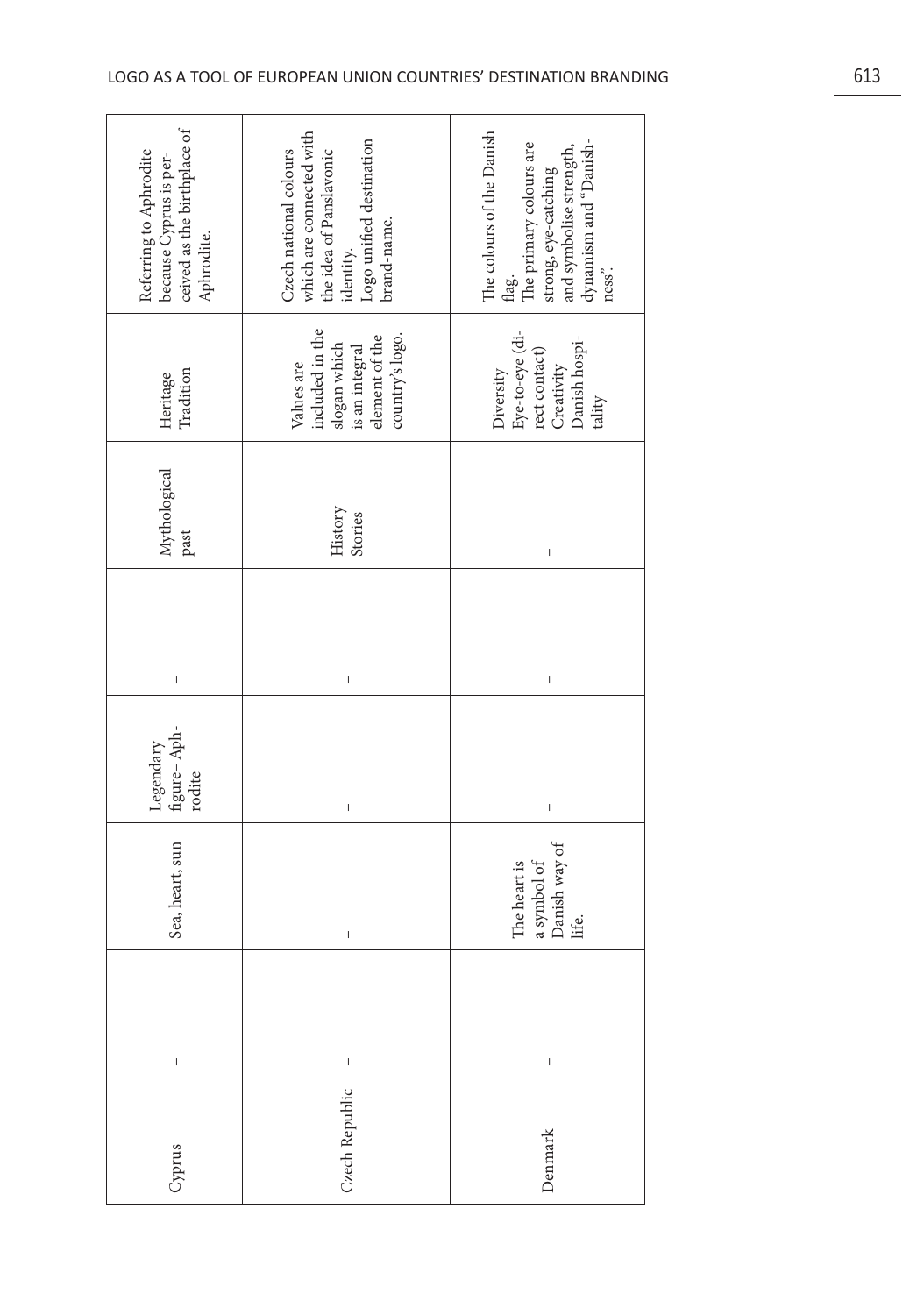| ticular logo, Estonia uses<br>specially prepared fonts<br>called "aino".<br>Instead of having a par-                                                                                                                                                                                                                                                                             |                                                                                                                                                                                                                                                                                                                                                                                                                | modern, sensual, timeless<br>feminine figure that is<br>and forward-looking.<br>The design is a fluid                                                                                                                                                                                                                                                                                                          | slogans which are the im-<br>There are three different<br>manent part of the logo.<br>Colours referred to the<br>This is a signature.<br>The picture is eye-<br>German flag.<br>-catching.                                                                                                                                                                                                                     |
|----------------------------------------------------------------------------------------------------------------------------------------------------------------------------------------------------------------------------------------------------------------------------------------------------------------------------------------------------------------------------------|----------------------------------------------------------------------------------------------------------------------------------------------------------------------------------------------------------------------------------------------------------------------------------------------------------------------------------------------------------------------------------------------------------------|----------------------------------------------------------------------------------------------------------------------------------------------------------------------------------------------------------------------------------------------------------------------------------------------------------------------------------------------------------------------------------------------------------------|----------------------------------------------------------------------------------------------------------------------------------------------------------------------------------------------------------------------------------------------------------------------------------------------------------------------------------------------------------------------------------------------------------------|
| Clean environ-<br>prising, smart.<br>Digital society<br>3 crucial<br>Independent<br>Nordic, sur-<br>values:<br>minds<br>ment                                                                                                                                                                                                                                                     | Unconven-<br>Alternative<br>Individual<br>tional<br>Fresh                                                                                                                                                                                                                                                                                                                                                      | Authenticity<br>Sensuality<br>Liberty                                                                                                                                                                                                                                                                                                                                                                          | and - not least<br>Friendliness<br>- unity and<br>uniformity.<br>Perfection<br>Vibrancy<br>Diversity                                                                                                                                                                                                                                                                                                           |
| Future                                                                                                                                                                                                                                                                                                                                                                           | Not defined                                                                                                                                                                                                                                                                                                                                                                                                    | Timeless                                                                                                                                                                                                                                                                                                                                                                                                       | Not defined                                                                                                                                                                                                                                                                                                                                                                                                    |
| Society                                                                                                                                                                                                                                                                                                                                                                          | $\begin{array}{c} \rule{0pt}{2ex} \rule{0pt}{2ex} \rule{0pt}{2ex} \rule{0pt}{2ex} \rule{0pt}{2ex} \rule{0pt}{2ex} \rule{0pt}{2ex} \rule{0pt}{2ex} \rule{0pt}{2ex} \rule{0pt}{2ex} \rule{0pt}{2ex} \rule{0pt}{2ex} \rule{0pt}{2ex} \rule{0pt}{2ex} \rule{0pt}{2ex} \rule{0pt}{2ex} \rule{0pt}{2ex} \rule{0pt}{2ex} \rule{0pt}{2ex} \rule{0pt}{2ex} \rule{0pt}{2ex} \rule{0pt}{2ex} \rule{0pt}{2ex} \rule{0pt}{$ | $\begin{array}{c} \rule{0pt}{2ex} \rule{0pt}{2ex} \rule{0pt}{2ex} \rule{0pt}{2ex} \rule{0pt}{2ex} \rule{0pt}{2ex} \rule{0pt}{2ex} \rule{0pt}{2ex} \rule{0pt}{2ex} \rule{0pt}{2ex} \rule{0pt}{2ex} \rule{0pt}{2ex} \rule{0pt}{2ex} \rule{0pt}{2ex} \rule{0pt}{2ex} \rule{0pt}{2ex} \rule{0pt}{2ex} \rule{0pt}{2ex} \rule{0pt}{2ex} \rule{0pt}{2ex} \rule{0pt}{2ex} \rule{0pt}{2ex} \rule{0pt}{2ex} \rule{0pt}{$ | $\,$ $\,$                                                                                                                                                                                                                                                                                                                                                                                                      |
| $\mid$                                                                                                                                                                                                                                                                                                                                                                           | $\begin{array}{c} \rule{0pt}{2.5ex} \rule{0pt}{2.5ex} \rule{0pt}{2.5ex} \rule{0pt}{2.5ex} \rule{0pt}{2.5ex} \rule{0pt}{2.5ex} \rule{0pt}{2.5ex} \rule{0pt}{2.5ex} \rule{0pt}{2.5ex} \rule{0pt}{2.5ex} \rule{0pt}{2.5ex} \rule{0pt}{2.5ex} \rule{0pt}{2.5ex} \rule{0pt}{2.5ex} \rule{0pt}{2.5ex} \rule{0pt}{2.5ex} \rule{0pt}{2.5ex} \rule{0pt}{2.5ex} \rule{0pt}{2.5ex} \rule{0$                               | a symbol of<br>Woman as<br>France                                                                                                                                                                                                                                                                                                                                                                              | radiates friend-<br>emotions and<br>Logo shows<br>liness                                                                                                                                                                                                                                                                                                                                                       |
| $\begin{array}{c} \rule{0pt}{2.5ex} \rule{0pt}{2.5ex} \rule{0pt}{2.5ex} \rule{0pt}{2.5ex} \rule{0pt}{2.5ex} \rule{0pt}{2.5ex} \rule{0pt}{2.5ex} \rule{0pt}{2.5ex} \rule{0pt}{2.5ex} \rule{0pt}{2.5ex} \rule{0pt}{2.5ex} \rule{0pt}{2.5ex} \rule{0pt}{2.5ex} \rule{0pt}{2.5ex} \rule{0pt}{2.5ex} \rule{0pt}{2.5ex} \rule{0pt}{2.5ex} \rule{0pt}{2.5ex} \rule{0pt}{2.5ex} \rule{0$ | $\begin{array}{c} \rule{0pt}{2.5ex} \rule{0pt}{2.5ex} \rule{0pt}{2.5ex} \rule{0pt}{2.5ex} \rule{0pt}{2.5ex} \rule{0pt}{2.5ex} \rule{0pt}{2.5ex} \rule{0pt}{2.5ex} \rule{0pt}{2.5ex} \rule{0pt}{2.5ex} \rule{0pt}{2.5ex} \rule{0pt}{2.5ex} \rule{0pt}{2.5ex} \rule{0pt}{2.5ex} \rule{0pt}{2.5ex} \rule{0pt}{2.5ex} \rule{0pt}{2.5ex} \rule{0pt}{2.5ex} \rule{0pt}{2.5ex} \rule{0$                               | $\mid$                                                                                                                                                                                                                                                                                                                                                                                                         | $\mid$                                                                                                                                                                                                                                                                                                                                                                                                         |
| as a contempo-<br>rary symbol of<br>Estonia<br>Digital society                                                                                                                                                                                                                                                                                                                   | $\begin{array}{c} \rule{0pt}{2.5ex} \rule{0pt}{2.5ex} \rule{0pt}{2.5ex} \rule{0pt}{2.5ex} \rule{0pt}{2.5ex} \rule{0pt}{2.5ex} \rule{0pt}{2.5ex} \rule{0pt}{2.5ex} \rule{0pt}{2.5ex} \rule{0pt}{2.5ex} \rule{0pt}{2.5ex} \rule{0pt}{2.5ex} \rule{0pt}{2.5ex} \rule{0pt}{2.5ex} \rule{0pt}{2.5ex} \rule{0pt}{2.5ex} \rule{0pt}{2.5ex} \rule{0pt}{2.5ex} \rule{0pt}{2.5ex} \rule{0$                               | $\begin{array}{c} \rule{0pt}{2ex} \rule{0pt}{2ex} \rule{0pt}{2ex} \rule{0pt}{2ex} \rule{0pt}{2ex} \rule{0pt}{2ex} \rule{0pt}{2ex} \rule{0pt}{2ex} \rule{0pt}{2ex} \rule{0pt}{2ex} \rule{0pt}{2ex} \rule{0pt}{2ex} \rule{0pt}{2ex} \rule{0pt}{2ex} \rule{0pt}{2ex} \rule{0pt}{2ex} \rule{0pt}{2ex} \rule{0pt}{2ex} \rule{0pt}{2ex} \rule{0pt}{2ex} \rule{0pt}{2ex} \rule{0pt}{2ex} \rule{0pt}{2ex} \rule{0pt}{$ | $\begin{array}{c} \rule{0pt}{2ex} \rule{0pt}{2ex} \rule{0pt}{2ex} \rule{0pt}{2ex} \rule{0pt}{2ex} \rule{0pt}{2ex} \rule{0pt}{2ex} \rule{0pt}{2ex} \rule{0pt}{2ex} \rule{0pt}{2ex} \rule{0pt}{2ex} \rule{0pt}{2ex} \rule{0pt}{2ex} \rule{0pt}{2ex} \rule{0pt}{2ex} \rule{0pt}{2ex} \rule{0pt}{2ex} \rule{0pt}{2ex} \rule{0pt}{2ex} \rule{0pt}{2ex} \rule{0pt}{2ex} \rule{0pt}{2ex} \rule{0pt}{2ex} \rule{0pt}{$ |
| Estonia                                                                                                                                                                                                                                                                                                                                                                          | Finland                                                                                                                                                                                                                                                                                                                                                                                                        | France                                                                                                                                                                                                                                                                                                                                                                                                         | Germany                                                                                                                                                                                                                                                                                                                                                                                                        |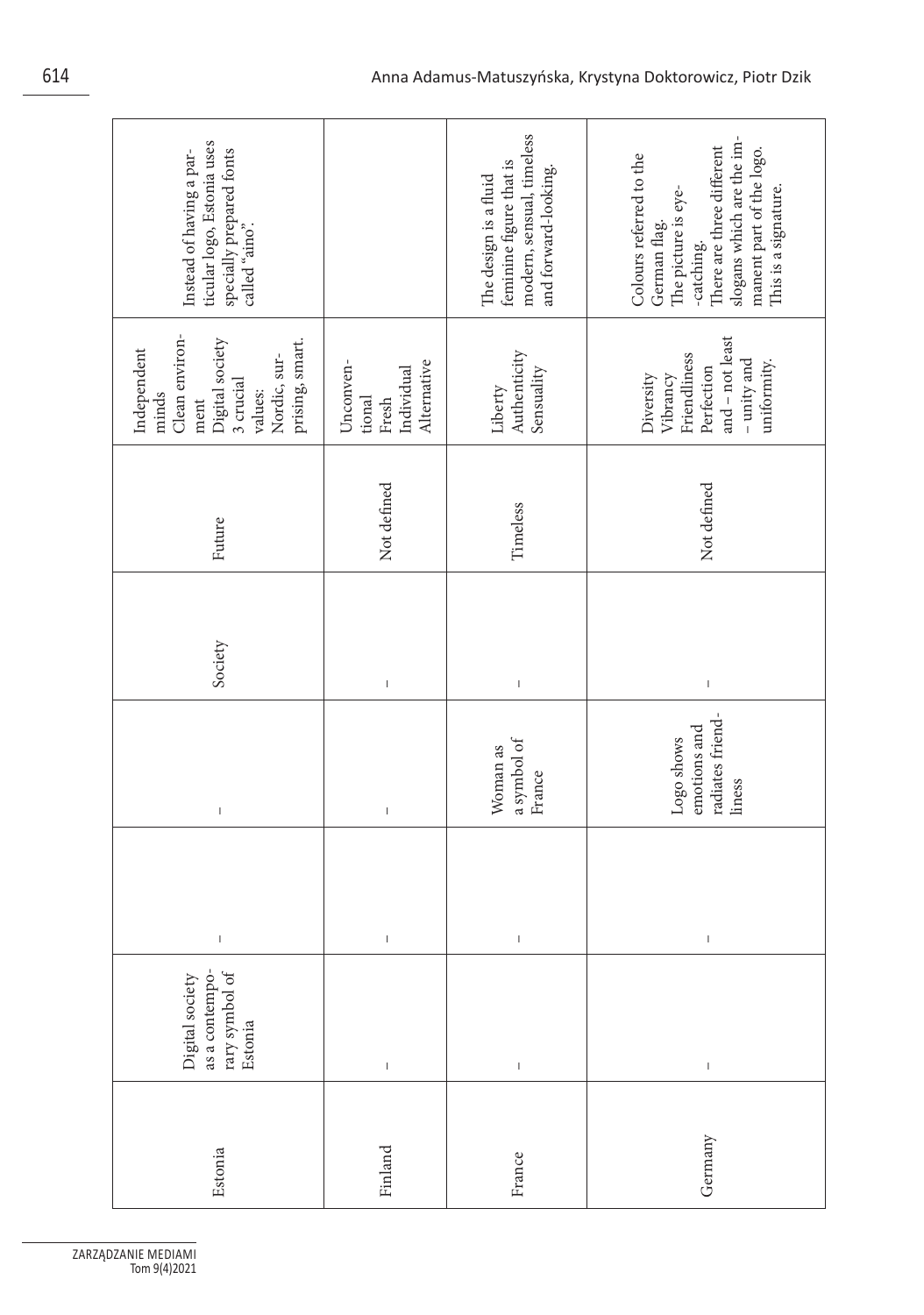$\sqrt{ }$ 

| Greece  | $\bar{1}$   | $\mathsf I$                                          | $\begin{array}{c} \rule{0pt}{2ex} \rule{0pt}{2ex} \rule{0pt}{2ex} \rule{0pt}{2ex} \rule{0pt}{2ex} \rule{0pt}{2ex} \rule{0pt}{2ex} \rule{0pt}{2ex} \rule{0pt}{2ex} \rule{0pt}{2ex} \rule{0pt}{2ex} \rule{0pt}{2ex} \rule{0pt}{2ex} \rule{0pt}{2ex} \rule{0pt}{2ex} \rule{0pt}{2ex} \rule{0pt}{2ex} \rule{0pt}{2ex} \rule{0pt}{2ex} \rule{0pt}{2ex} \rule{0pt}{2ex} \rule{0pt}{2ex} \rule{0pt}{2ex} \rule{0pt}{$ | $\overline{1}$ | The past which<br>is fashionable<br>all time. | Architecture<br>Democracy<br>Philosophy<br>Olympism<br>Music<br>Theatre                                                                                                                                                                                                                                                                                                                                        | sunny beaches, mountains<br>both ancient and different<br>Logo objective is to build<br>and wilderness, together<br>with islands.<br>The logo symbolises:<br>national colours,<br>the brand name.<br>ways of life,<br>tradition,<br>cultures, |
|---------|-------------|------------------------------------------------------|----------------------------------------------------------------------------------------------------------------------------------------------------------------------------------------------------------------------------------------------------------------------------------------------------------------------------------------------------------------------------------------------------------------|----------------|-----------------------------------------------|----------------------------------------------------------------------------------------------------------------------------------------------------------------------------------------------------------------------------------------------------------------------------------------------------------------------------------------------------------------------------------------------------------------|-----------------------------------------------------------------------------------------------------------------------------------------------------------------------------------------------------------------------------------------------|
| Hungary | L           | I.                                                   | I                                                                                                                                                                                                                                                                                                                                                                                                              | I.             | Present and<br>future                         | Friendliness<br>Modernity<br>Activity                                                                                                                                                                                                                                                                                                                                                                          | Logo promotes the brand<br>addressed to the Hungar-<br>Informal element of logo<br>There is a different logo<br>ian tourist market.<br>- delight.<br>name.                                                                                    |
| Ireland | $\mathsf I$ | Shamrock as<br>a traditional<br>symbol of<br>Ireland | $\begin{array}{c} \rule{0pt}{2.5ex} \rule{0pt}{2.5ex} \rule{0pt}{2.5ex} \rule{0pt}{2.5ex} \rule{0pt}{2.5ex} \rule{0pt}{2.5ex} \rule{0pt}{2.5ex} \rule{0pt}{2.5ex} \rule{0pt}{2.5ex} \rule{0pt}{2.5ex} \rule{0pt}{2.5ex} \rule{0pt}{2.5ex} \rule{0pt}{2.5ex} \rule{0pt}{2.5ex} \rule{0pt}{2.5ex} \rule{0pt}{2.5ex} \rule{0pt}{2.5ex} \rule{0pt}{2.5ex} \rule{0pt}{2.5ex} \rule{0$                               | $\bar{\rm I}$  | Not defined                                   | $\begin{array}{c} \rule{0pt}{2ex} \rule{0pt}{2ex} \rule{0pt}{2ex} \rule{0pt}{2ex} \rule{0pt}{2ex} \rule{0pt}{2ex} \rule{0pt}{2ex} \rule{0pt}{2ex} \rule{0pt}{2ex} \rule{0pt}{2ex} \rule{0pt}{2ex} \rule{0pt}{2ex} \rule{0pt}{2ex} \rule{0pt}{2ex} \rule{0pt}{2ex} \rule{0pt}{2ex} \rule{0pt}{2ex} \rule{0pt}{2ex} \rule{0pt}{2ex} \rule{0pt}{2ex} \rule{0pt}{2ex} \rule{0pt}{2ex} \rule{0pt}{2ex} \rule{0pt}{$ | According to the meaning<br>of shamrock, it brings<br>Nothing is explained. This<br>is just a corporate sign to<br>identify the country.<br>luck.                                                                                             |

 $\overline{\phantom{a}}$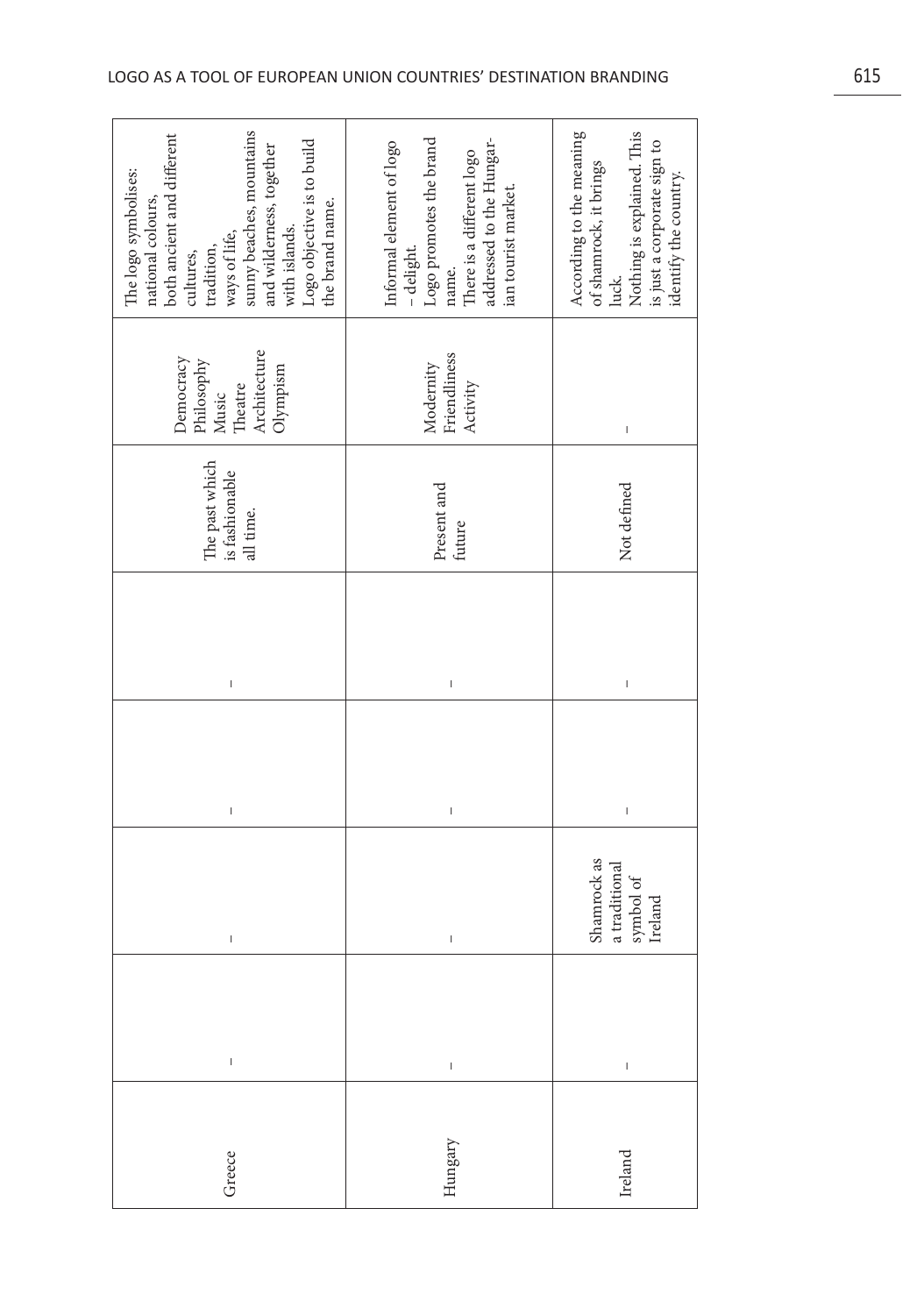| Logo objective is to build<br>Reviving Italy - the goal<br>in the logo there is only<br>a brand name because<br>name of the country.<br>of tourism strategy.                                                                                                                                                                                                                     | ues: "Best enjoyed slowly"<br>The slogan expresses val-                                                                                                                                                                                                                                                                                                                          | The slogan ("Real is beau-<br>$\mathrm{tful}^{\mathrm{p}}$ ) is an integral part<br>of the logo. | logotype is made up of let-<br>tering Luxemburg and the<br>symbol X, which replaces<br>National colours, the<br>the letter X. |
|----------------------------------------------------------------------------------------------------------------------------------------------------------------------------------------------------------------------------------------------------------------------------------------------------------------------------------------------------------------------------------|----------------------------------------------------------------------------------------------------------------------------------------------------------------------------------------------------------------------------------------------------------------------------------------------------------------------------------------------------------------------------------|--------------------------------------------------------------------------------------------------|-------------------------------------------------------------------------------------------------------------------------------|
| tion, quality ac-<br>the new trends<br>digital innova-<br>commodation<br>Sustainability,<br>/ services and<br>adaptation to<br>of demand.                                                                                                                                                                                                                                        | Core values:<br>Innovative<br>Versatility<br>Forward-<br>thinking<br>Modern                                                                                                                                                                                                                                                                                                      | Realness                                                                                         | namic, reliable,<br>Openness, dy-<br>development                                                                              |
| Not defined                                                                                                                                                                                                                                                                                                                                                                      | Future                                                                                                                                                                                                                                                                                                                                                                           | Present                                                                                          | Present                                                                                                                       |
| $\begin{array}{c} \rule{0pt}{2.5ex} \rule{0pt}{2.5ex} \rule{0pt}{2.5ex} \rule{0pt}{2.5ex} \rule{0pt}{2.5ex} \rule{0pt}{2.5ex} \rule{0pt}{2.5ex} \rule{0pt}{2.5ex} \rule{0pt}{2.5ex} \rule{0pt}{2.5ex} \rule{0pt}{2.5ex} \rule{0pt}{2.5ex} \rule{0pt}{2.5ex} \rule{0pt}{2.5ex} \rule{0pt}{2.5ex} \rule{0pt}{2.5ex} \rule{0pt}{2.5ex} \rule{0pt}{2.5ex} \rule{0pt}{2.5ex} \rule{0$ | $\begin{array}{c} \rule{0pt}{2.5ex} \rule{0pt}{2.5ex} \rule{0pt}{2.5ex} \rule{0pt}{2.5ex} \rule{0pt}{2.5ex} \rule{0pt}{2.5ex} \rule{0pt}{2.5ex} \rule{0pt}{2.5ex} \rule{0pt}{2.5ex} \rule{0pt}{2.5ex} \rule{0pt}{2.5ex} \rule{0pt}{2.5ex} \rule{0pt}{2.5ex} \rule{0pt}{2.5ex} \rule{0pt}{2.5ex} \rule{0pt}{2.5ex} \rule{0pt}{2.5ex} \rule{0pt}{2.5ex} \rule{0pt}{2.5ex} \rule{0$ | Real people                                                                                      | I                                                                                                                             |
| $\begin{array}{c} \rule{0pt}{2.5ex} \rule{0pt}{2.5ex} \rule{0pt}{2.5ex} \rule{0pt}{2.5ex} \rule{0pt}{2.5ex} \rule{0pt}{2.5ex} \rule{0pt}{2.5ex} \rule{0pt}{2.5ex} \rule{0pt}{2.5ex} \rule{0pt}{2.5ex} \rule{0pt}{2.5ex} \rule{0pt}{2.5ex} \rule{0pt}{2.5ex} \rule{0pt}{2.5ex} \rule{0pt}{2.5ex} \rule{0pt}{2.5ex} \rule{0pt}{2.5ex} \rule{0pt}{2.5ex} \rule{0pt}{2.5ex} \rule{0$ | $\overline{1}$                                                                                                                                                                                                                                                                                                                                                                   | $\mathsf{I}$                                                                                     | $\mathsf{I}$                                                                                                                  |
| I                                                                                                                                                                                                                                                                                                                                                                                | $\begin{array}{c} \rule{0pt}{2.5ex} \rule{0pt}{2.5ex} \rule{0pt}{2.5ex} \rule{0pt}{2.5ex} \rule{0pt}{2.5ex} \rule{0pt}{2.5ex} \rule{0pt}{2.5ex} \rule{0pt}{2.5ex} \rule{0pt}{2.5ex} \rule{0pt}{2.5ex} \rule{0pt}{2.5ex} \rule{0pt}{2.5ex} \rule{0pt}{2.5ex} \rule{0pt}{2.5ex} \rule{0pt}{2.5ex} \rule{0pt}{2.5ex} \rule{0pt}{2.5ex} \rule{0pt}{2.5ex} \rule{0pt}{2.5ex} \rule{0$ | $\vert$                                                                                          | I                                                                                                                             |
| $\begin{array}{c} \rule{0pt}{2.5ex} \rule{0pt}{2.5ex} \rule{0pt}{2.5ex} \rule{0pt}{2.5ex} \rule{0pt}{2.5ex} \rule{0pt}{2.5ex} \rule{0pt}{2.5ex} \rule{0pt}{2.5ex} \rule{0pt}{2.5ex} \rule{0pt}{2.5ex} \rule{0pt}{2.5ex} \rule{0pt}{2.5ex} \rule{0pt}{2.5ex} \rule{0pt}{2.5ex} \rule{0pt}{2.5ex} \rule{0pt}{2.5ex} \rule{0pt}{2.5ex} \rule{0pt}{2.5ex} \rule{0pt}{2.5ex} \rule{0$ | Technology                                                                                                                                                                                                                                                                                                                                                                       | Postage stamp                                                                                    | other countries.<br>arrows distin-<br>guishing Lux-<br>emburg from<br>bidirectional<br>consists of 4<br>The sign X            |
| Italy                                                                                                                                                                                                                                                                                                                                                                            | Latvia                                                                                                                                                                                                                                                                                                                                                                           | Lithuania                                                                                        | Luxembourg                                                                                                                    |

ZARZĄDZANIE MEDIAMI Tom 9(4)2021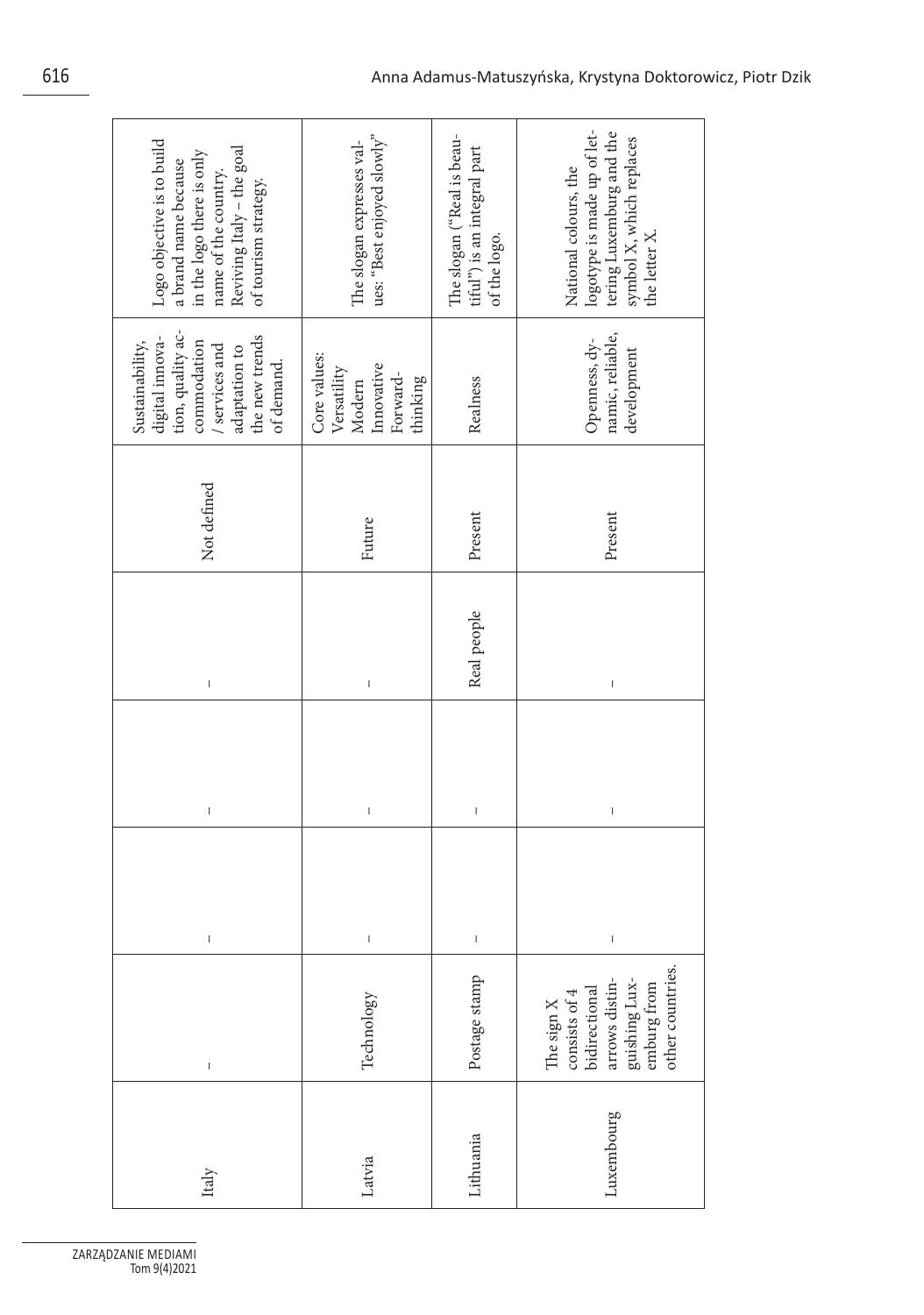| Malta       | inside 4 arrows.<br>Maltese Cross                                                                                                                                                                                                                                                                                                                                                | I                          | $\mathsf I$                                                    | $\begin{array}{c} \rule{0pt}{2.5ex} \rule{0pt}{2.5ex} \rule{0pt}{2.5ex} \rule{0pt}{2.5ex} \rule{0pt}{2.5ex} \rule{0pt}{2.5ex} \rule{0pt}{2.5ex} \rule{0pt}{2.5ex} \rule{0pt}{2.5ex} \rule{0pt}{2.5ex} \rule{0pt}{2.5ex} \rule{0pt}{2.5ex} \rule{0pt}{2.5ex} \rule{0pt}{2.5ex} \rule{0pt}{2.5ex} \rule{0pt}{2.5ex} \rule{0pt}{2.5ex} \rule{0pt}{2.5ex} \rule{0pt}{2.5ex} \rule{0$ | the past (Mal-<br>Logo refers to<br>tese Cross) | $\begin{array}{c} \rule{0pt}{2.5ex} \rule{0pt}{2.5ex} \rule{0pt}{2.5ex} \rule{0pt}{2.5ex} \rule{0pt}{2.5ex} \rule{0pt}{2.5ex} \rule{0pt}{2.5ex} \rule{0pt}{2.5ex} \rule{0pt}{2.5ex} \rule{0pt}{2.5ex} \rule{0pt}{2.5ex} \rule{0pt}{2.5ex} \rule{0pt}{2.5ex} \rule{0pt}{2.5ex} \rule{0pt}{2.5ex} \rule{0pt}{2.5ex} \rule{0pt}{2.5ex} \rule{0pt}{2.5ex} \rule{0pt}{2.5ex} \rule{0$ | Maltese cross and national<br>Very new logo published<br>No explanation what the<br>Colours used in the logo<br>Blue - a symbol of sky<br>Red is connected with<br>in February 2018.<br>colours of Malta.<br>Green - nature<br>$Gold - a sun$<br>logo means.<br>may mean: |
|-------------|----------------------------------------------------------------------------------------------------------------------------------------------------------------------------------------------------------------------------------------------------------------------------------------------------------------------------------------------------------------------------------|----------------------------|----------------------------------------------------------------|----------------------------------------------------------------------------------------------------------------------------------------------------------------------------------------------------------------------------------------------------------------------------------------------------------------------------------------------------------------------------------|-------------------------------------------------|----------------------------------------------------------------------------------------------------------------------------------------------------------------------------------------------------------------------------------------------------------------------------------------------------------------------------------------------------------------------------------|---------------------------------------------------------------------------------------------------------------------------------------------------------------------------------------------------------------------------------------------------------------------------|
| Netherlands | $\sf I$                                                                                                                                                                                                                                                                                                                                                                          | Logotype                   | the sketch let-<br>who inspired<br>Rembrandt<br>tering.        | Open minded<br>people.                                                                                                                                                                                                                                                                                                                                                           | Not defined                                     | Open-minded<br>Enterprising<br>Welcoming<br>Colourful<br>Inventive                                                                                                                                                                                                                                                                                                               | country's royal heritage.<br>- links the logo to the<br>The colour - orange                                                                                                                                                                                               |
| Poland      | $\begin{array}{c} \rule{0pt}{2.5ex} \rule{0pt}{2.5ex} \rule{0pt}{2.5ex} \rule{0pt}{2.5ex} \rule{0pt}{2.5ex} \rule{0pt}{2.5ex} \rule{0pt}{2.5ex} \rule{0pt}{2.5ex} \rule{0pt}{2.5ex} \rule{0pt}{2.5ex} \rule{0pt}{2.5ex} \rule{0pt}{2.5ex} \rule{0pt}{2.5ex} \rule{0pt}{2.5ex} \rule{0pt}{2.5ex} \rule{0pt}{2.5ex} \rule{0pt}{2.5ex} \rule{0pt}{2.5ex} \rule{0pt}{2.5ex} \rule{0$ | Mountains,<br>water, trees | $\mathsf I$                                                    | $\begin{array}{c} \rule{0pt}{2.5ex} \rule{0pt}{2.5ex} \rule{0pt}{2.5ex} \rule{0pt}{2.5ex} \rule{0pt}{2.5ex} \rule{0pt}{2.5ex} \rule{0pt}{2.5ex} \rule{0pt}{2.5ex} \rule{0pt}{2.5ex} \rule{0pt}{2.5ex} \rule{0pt}{2.5ex} \rule{0pt}{2.5ex} \rule{0pt}{2.5ex} \rule{0pt}{2.5ex} \rule{0pt}{2.5ex} \rule{0pt}{2.5ex} \rule{0pt}{2.5ex} \rule{0pt}{2.5ex} \rule{0pt}{2.5ex} \rule{0$ | Past                                            | Diversity<br>Heritage                                                                                                                                                                                                                                                                                                                                                            | accompany the collage of<br>generic.<br>The logo is expected to<br>The symbol is very<br>national icons.                                                                                                                                                                  |
| Portugal    | Haven                                                                                                                                                                                                                                                                                                                                                                            | I                          | a Portuguese<br>A warrior $-$<br>A mythical<br>figure.<br>hero | People who are<br>explorers, sea-<br>$fares - warm$<br>people                                                                                                                                                                                                                                                                                                                    | Past                                            | Old times                                                                                                                                                                                                                                                                                                                                                                        | A symbol that represents<br>Colours come from the<br>Portugal as an Atlantic<br>Portuguese flag.<br>country.                                                                                                                                                              |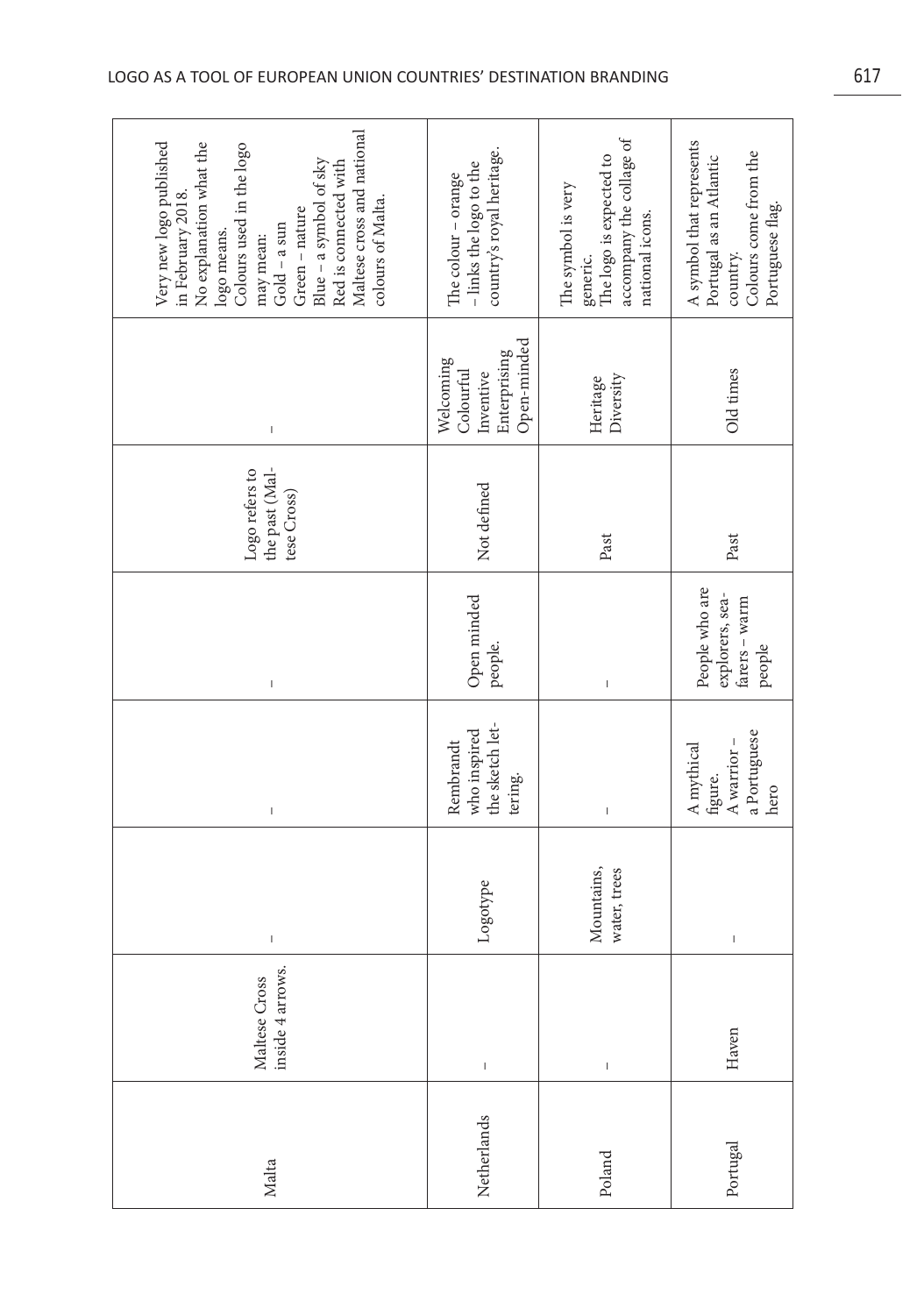| Blue - a symbol of the sky<br>Green - nature<br>Gold - the Sun                                                                                                                                                                                                                                                                                                                   | The logo is a slogan which<br>The fonts are created by<br>consists of the name of<br>Peter Bi'lak - a famous<br>typographer.<br>Slovakia. | cultural and natural herit-<br>ment that joins Slovenian<br>Green is a symbol of pre-<br>age in a balanced whole.<br>served natural environ-                                                                                                                                                                                                                                     | Spain was the first country<br>ated by Joan Miró in 1983,<br>The oldest logo was cre-<br>a few months before his<br>having a promotional<br>death.<br>logo.                                                                                                                                                                                                                      |  |
|----------------------------------------------------------------------------------------------------------------------------------------------------------------------------------------------------------------------------------------------------------------------------------------------------------------------------------------------------------------------------------|-------------------------------------------------------------------------------------------------------------------------------------------|----------------------------------------------------------------------------------------------------------------------------------------------------------------------------------------------------------------------------------------------------------------------------------------------------------------------------------------------------------------------------------|----------------------------------------------------------------------------------------------------------------------------------------------------------------------------------------------------------------------------------------------------------------------------------------------------------------------------------------------------------------------------------|--|
| Unique culture<br>Authenticity<br>Tradition<br>Nature                                                                                                                                                                                                                                                                                                                            | Authenticity<br>Core values:<br>Ingenuity<br>Diversity<br>Vitality                                                                        | Attachment to<br>Responsibility<br>local goods<br>Family<br>Health                                                                                                                                                                                                                                                                                                               | I                                                                                                                                                                                                                                                                                                                                                                                |  |
| Past                                                                                                                                                                                                                                                                                                                                                                             | Past                                                                                                                                      | Future                                                                                                                                                                                                                                                                                                                                                                           | Timeless                                                                                                                                                                                                                                                                                                                                                                         |  |
| $\begin{array}{c} \rule{0pt}{2.5ex} \rule{0pt}{2.5ex} \rule{0pt}{2.5ex} \rule{0pt}{2.5ex} \rule{0pt}{2.5ex} \rule{0pt}{2.5ex} \rule{0pt}{2.5ex} \rule{0pt}{2.5ex} \rule{0pt}{2.5ex} \rule{0pt}{2.5ex} \rule{0pt}{2.5ex} \rule{0pt}{2.5ex} \rule{0pt}{2.5ex} \rule{0pt}{2.5ex} \rule{0pt}{2.5ex} \rule{0pt}{2.5ex} \rule{0pt}{2.5ex} \rule{0pt}{2.5ex} \rule{0pt}{2.5ex} \rule{0$ | $\,$ $\,$                                                                                                                                 | $\mathsf I$                                                                                                                                                                                                                                                                                                                                                                      | $\begin{array}{c} \rule{0pt}{2.5ex} \rule{0pt}{2.5ex} \rule{0pt}{2.5ex} \rule{0pt}{2.5ex} \rule{0pt}{2.5ex} \rule{0pt}{2.5ex} \rule{0pt}{2.5ex} \rule{0pt}{2.5ex} \rule{0pt}{2.5ex} \rule{0pt}{2.5ex} \rule{0pt}{2.5ex} \rule{0pt}{2.5ex} \rule{0pt}{2.5ex} \rule{0pt}{2.5ex} \rule{0pt}{2.5ex} \rule{0pt}{2.5ex} \rule{0pt}{2.5ex} \rule{0pt}{2.5ex} \rule{0pt}{2.5ex} \rule{0$ |  |
| $\begin{array}{c} \hline \end{array}$                                                                                                                                                                                                                                                                                                                                            | $\mathsf I$                                                                                                                               | $\begin{array}{c} \rule{0pt}{2.5ex} \rule{0pt}{2.5ex} \rule{0pt}{2.5ex} \rule{0pt}{2.5ex} \rule{0pt}{2.5ex} \rule{0pt}{2.5ex} \rule{0pt}{2.5ex} \rule{0pt}{2.5ex} \rule{0pt}{2.5ex} \rule{0pt}{2.5ex} \rule{0pt}{2.5ex} \rule{0pt}{2.5ex} \rule{0pt}{2.5ex} \rule{0pt}{2.5ex} \rule{0pt}{2.5ex} \rule{0pt}{2.5ex} \rule{0pt}{2.5ex} \rule{0pt}{2.5ex} \rule{0pt}{2.5ex} \rule{0$ | $\mathsf{I}$                                                                                                                                                                                                                                                                                                                                                                     |  |
| $\begin{array}{c} \rule{0pt}{2.5ex} \rule{0pt}{2.5ex} \rule{0pt}{2.5ex} \rule{0pt}{2.5ex} \rule{0pt}{2.5ex} \rule{0pt}{2.5ex} \rule{0pt}{2.5ex} \rule{0pt}{2.5ex} \rule{0pt}{2.5ex} \rule{0pt}{2.5ex} \rule{0pt}{2.5ex} \rule{0pt}{2.5ex} \rule{0pt}{2.5ex} \rule{0pt}{2.5ex} \rule{0pt}{2.5ex} \rule{0pt}{2.5ex} \rule{0pt}{2.5ex} \rule{0pt}{2.5ex} \rule{0pt}{2.5ex} \rule{0$ | I                                                                                                                                         | Undefined<br>organic                                                                                                                                                                                                                                                                                                                                                             | I                                                                                                                                                                                                                                                                                                                                                                                |  |
| Rural life<br>Folklore                                                                                                                                                                                                                                                                                                                                                           | sents the best<br>$\begin{array}{c}\text{Typography} \\\text{which repre-} \end{array}$<br>of Slovakia                                    | $\begin{array}{c} \rule{0pt}{2.5ex} \rule{0pt}{2.5ex} \rule{0pt}{2.5ex} \rule{0pt}{2.5ex} \rule{0pt}{2.5ex} \rule{0pt}{2.5ex} \rule{0pt}{2.5ex} \rule{0pt}{2.5ex} \rule{0pt}{2.5ex} \rule{0pt}{2.5ex} \rule{0pt}{2.5ex} \rule{0pt}{2.5ex} \rule{0pt}{2.5ex} \rule{0pt}{2.5ex} \rule{0pt}{2.5ex} \rule{0pt}{2.5ex} \rule{0pt}{2.5ex} \rule{0pt}{2.5ex} \rule{0pt}{2.5ex} \rule{0$ | edge and an ad-<br>ditional broad<br>yellow edge<br>below the word<br>España' in naif<br>a red sun with<br>a broad black<br>black capitals<br>hand-written<br>consists of<br>The logo                                                                                                                                                                                            |  |
| Romania                                                                                                                                                                                                                                                                                                                                                                          | Slovakia                                                                                                                                  | Slovenia                                                                                                                                                                                                                                                                                                                                                                         | Spain                                                                                                                                                                                                                                                                                                                                                                            |  |
| DZANIE MEDIAMI<br>Tom 9(4)2021                                                                                                                                                                                                                                                                                                                                                   |                                                                                                                                           |                                                                                                                                                                                                                                                                                                                                                                                  |                                                                                                                                                                                                                                                                                                                                                                                  |  |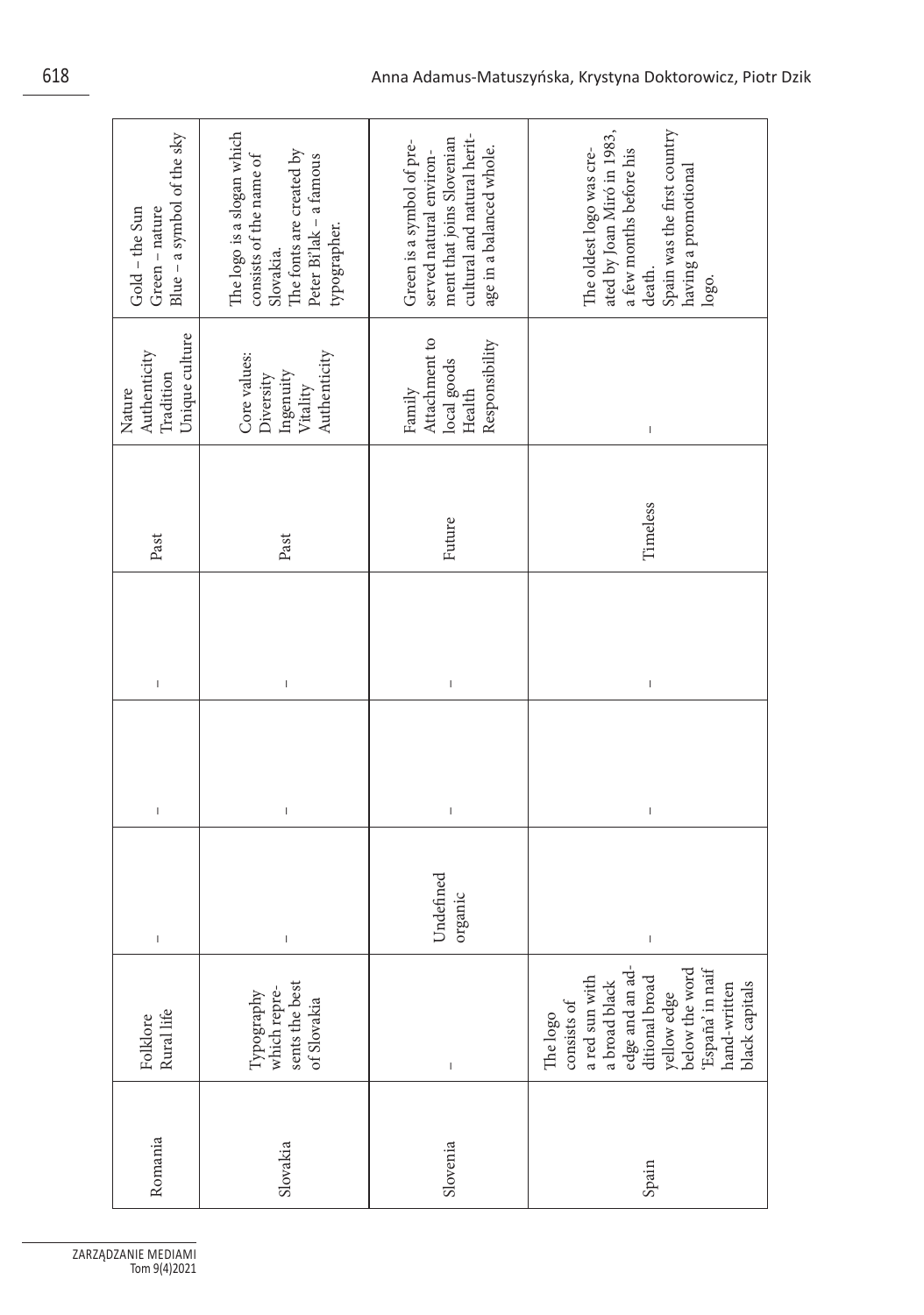| a combination of the flag<br>together with communi-<br>cators 'Swe' or 'Sweden'.<br>message as it is used in<br>'Sverige' is in this case<br>a clear and unique                                                                               | al-identity; Estonia – https://brand.estonia.ee – graphic files available after registration; Finland – https://toolbox.finland.fi/brand-identity-guidelines/; France – https://<br>sg.ambafrance.org/The-new-face-of-French-tourism; Germany – http://www.germany.travel/pl/index.html (a complete system obtained from the DZT organization, made<br>available for research and scientific analysis); Greece – http://www.visitgreece.gr/; Hungary – https://hellohungary.com/pl; Ireland – https://www.irelandscontentpool.com/<br>All presented logos were obtained from official sources in 2015-2017 (accessed: 30.09.2021): Austria - https://www.austriatourism.com/marke-urlaub-in-oesterreich/<br>marke-erlebbar-machen/das-markenzeichen/; Belgium – Brussels – https://visit.brussels/site/en/article/logos; Belgium – Flanders – http://www.flanderstoday.eu/politics/<br>region-flanders-launches-new-logo-and-communication-concept; Belgium – Wallonia – http://walloniebelgiquetourisme.be/ (a complete system obtained from the WBT<br>itcyprus.com/index.php/en/; Czech Republic - http://www.czechtourism.com/pl/home/; Denmark - https://www.branddenmark.com/In-int/denmark/denmarks-visu-<br>account/landingpage/ (graphic files available after registration); Italy – http://www.italia.it/en/home.html; Latvia – https://magneticlatvia.lv/; Lithuania – http://www.vis-<br>itlithuania.net/lithuanian-tourism-trademark; L<br>organization, made available for research and scientific analysis); Bulgaria - http://bulgariatravel.org/en; Croatia - https://www.croatia.hr/pl-PL; Cyprus - http://www.vis-<br>erlands – https://www.nlplatform.com/; Poland – POT visual identity manual was available on POT webpage during research period; Portugal – https://www.visitportugal.<br>com/en; Romania – http://www.romania.travel/en/ (a logo obtained from the "Romania Travel" organization, made available for research and scientific analysis); Slovakia |
|-----------------------------------------------------------------------------------------------------------------------------------------------------------------------------------------------------------------------------------------------|--------------------------------------------------------------------------------------------------------------------------------------------------------------------------------------------------------------------------------------------------------------------------------------------------------------------------------------------------------------------------------------------------------------------------------------------------------------------------------------------------------------------------------------------------------------------------------------------------------------------------------------------------------------------------------------------------------------------------------------------------------------------------------------------------------------------------------------------------------------------------------------------------------------------------------------------------------------------------------------------------------------------------------------------------------------------------------------------------------------------------------------------------------------------------------------------------------------------------------------------------------------------------------------------------------------------------------------------------------------------------------------------------------------------------------------------------------------------------------------------------------------------------------------------------------------------------------------------------------------------------------------------------------------------------------------------------------------------------------------------------------------------------------------------------------------------------------------------------------------------------------------------------------------------------------------------------------------------------------------------|
| Communica-<br>Relationship<br>Dialogue<br>tion                                                                                                                                                                                                |                                                                                                                                                                                                                                                                                                                                                                                                                                                                                                                                                                                                                                                                                                                                                                                                                                                                                                                                                                                                                                                                                                                                                                                                                                                                                                                                                                                                                                                                                                                                                                                                                                                                                                                                                                                                                                                                                                                                                                                            |
| I                                                                                                                                                                                                                                             | - http://slovakia.travel/pl; Slovenia - http://www.slovenia.si/ifs/; Spain - https://www.spain.info/en/; Sweden - https://identity.sweden.se/.                                                                                                                                                                                                                                                                                                                                                                                                                                                                                                                                                                                                                                                                                                                                                                                                                                                                                                                                                                                                                                                                                                                                                                                                                                                                                                                                                                                                                                                                                                                                                                                                                                                                                                                                                                                                                                             |
| I                                                                                                                                                                                                                                             |                                                                                                                                                                                                                                                                                                                                                                                                                                                                                                                                                                                                                                                                                                                                                                                                                                                                                                                                                                                                                                                                                                                                                                                                                                                                                                                                                                                                                                                                                                                                                                                                                                                                                                                                                                                                                                                                                                                                                                                            |
| $\begin{array}{c} \end{array}$                                                                                                                                                                                                                |                                                                                                                                                                                                                                                                                                                                                                                                                                                                                                                                                                                                                                                                                                                                                                                                                                                                                                                                                                                                                                                                                                                                                                                                                                                                                                                                                                                                                                                                                                                                                                                                                                                                                                                                                                                                                                                                                                                                                                                            |
| I                                                                                                                                                                                                                                             |                                                                                                                                                                                                                                                                                                                                                                                                                                                                                                                                                                                                                                                                                                                                                                                                                                                                                                                                                                                                                                                                                                                                                                                                                                                                                                                                                                                                                                                                                                                                                                                                                                                                                                                                                                                                                                                                                                                                                                                            |
| in typography as<br>a 'bouma'. The<br>Consists of the<br>what is known<br>to the shape of<br>a cluster of let-<br>ters, the whole<br>which means<br>Sweden, refers<br>word 'Sverige'<br>word 'Sverige'<br>flag and the<br>(Sweden) -<br>word. |                                                                                                                                                                                                                                                                                                                                                                                                                                                                                                                                                                                                                                                                                                                                                                                                                                                                                                                                                                                                                                                                                                                                                                                                                                                                                                                                                                                                                                                                                                                                                                                                                                                                                                                                                                                                                                                                                                                                                                                            |
| Sweden                                                                                                                                                                                                                                        |                                                                                                                                                                                                                                                                                                                                                                                                                                                                                                                                                                                                                                                                                                                                                                                                                                                                                                                                                                                                                                                                                                                                                                                                                                                                                                                                                                                                                                                                                                                                                                                                                                                                                                                                                                                                                                                                                                                                                                                            |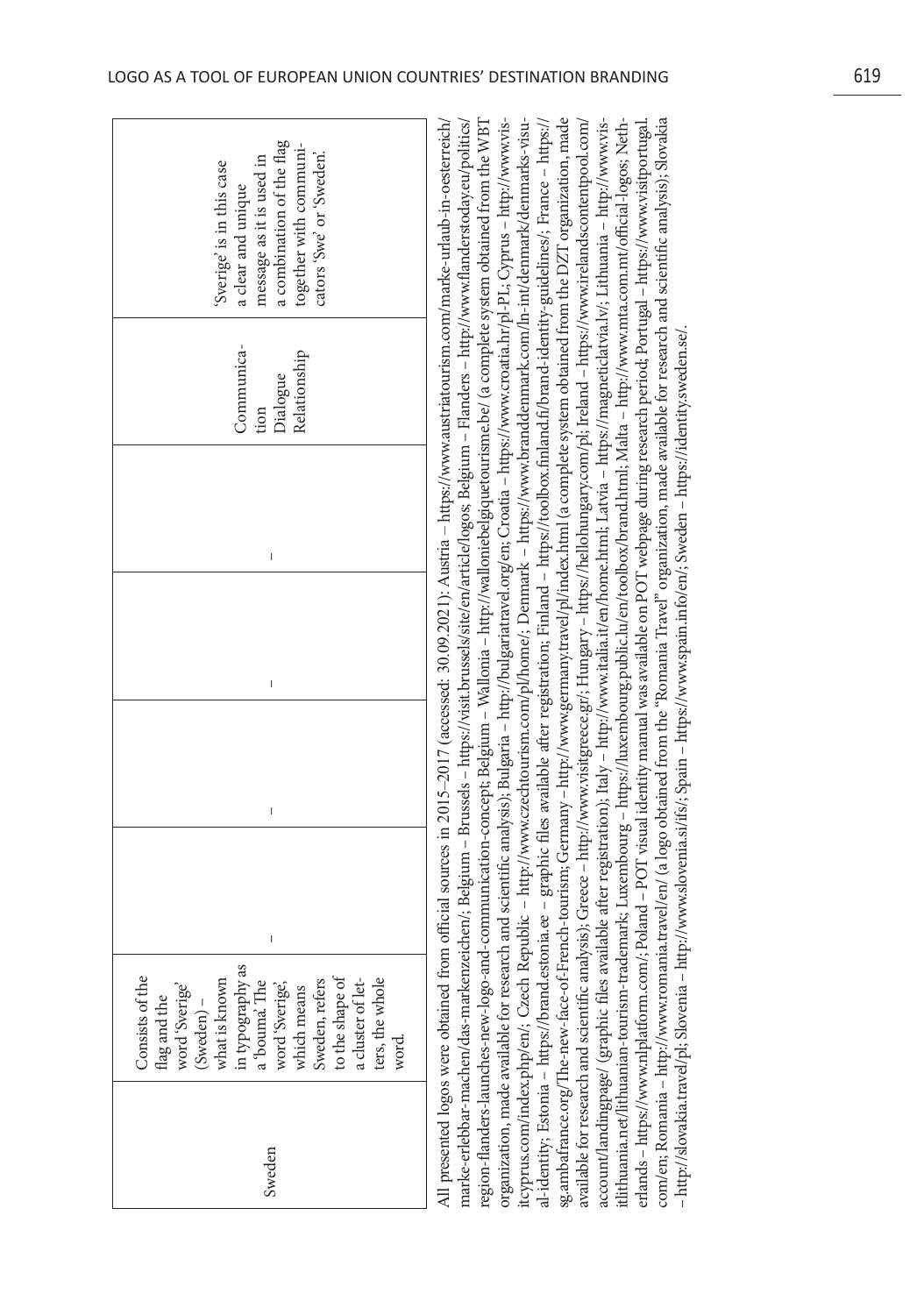# 4. Discussion of results

The logo design is a creative work which allows a country to be perceived through a symbol in a specific, intended way. Analysing the content of the logos of the European Union countries, one may emphasis that they 'speak' very little about the states they symbolize. They are imagined, not realistic. Most logos refer to traditional symbols such as national colours, flags, or coats of arms.

The authors of logos assume that recipients have quite wide and deep cultural and historical knowledge about a given country. In some cases, a sender (creator of the logo) anticipates that an observer will know the Greek mythology or other legends, myths or traditional symbols. These are the cases of Greece, Cyprus, France, and Holland.

It is very difficult to recognise what a particular logo means, reading only its visual content. One who wants unmistakeably to understand a particular sign, needs to read the brand book, where the sense of symbols is habitually explained. Nevertheless, it should be stressed that not every country releases a brand book. When such a document is available, it is assumed that a tourist or another person, who is interested in visiting a particular country, has access to the website and he/ she wants to find some more pieces of information about the meaning of the logo.

Symbols used in the logos of the European countries are more imaginative than genuine; therefore, they rather do not present the *genius loci* of a country. They are very classical, which means they are simple, constant, immediately recognizable, reproducible at different sizes, distinct, and easily readable (Stones, 2009, p. 4). Such a conclusion is understandable, because each country is a complicated unit consisting of rich cultural, social, geographical, and political diversity. This means when one detail is presented, another one might be lost.

Summing up, the content of the discussed logos might be divided into the following groups:

- (a) Signs referring to the coat of arms: Flanders and Croatia refer to the flags; Austria, Czech Republic, Denmark, Finland, Germany, Greece, Luxembourg, Portugal, and Sweden mention national colours.
- (b) Signs referring to unofficial symbols of countries. It means they are not included in the heraldic, but are widely known or popular: Bulgaria (rose), France (Maryanne), Malta (Maltese Cross), Netherlands (orange), Ireland (shamrock) use unofficial symbols of countries.
- (c) Logos of Austria, Flanders, Croatia, Cyprus, France, Germany, Greece, Hungary, Latvia, Lithuania, Romania, Slovakia, Slovenia have slogans which are included as an integral part of the country's logo, for example, a logo is a slogan itself or a slogan is a logo.
- (d) In two cases well–known names famous people are involved in the logo creation:

– painter Joan Miró is a creator of Spanish logo;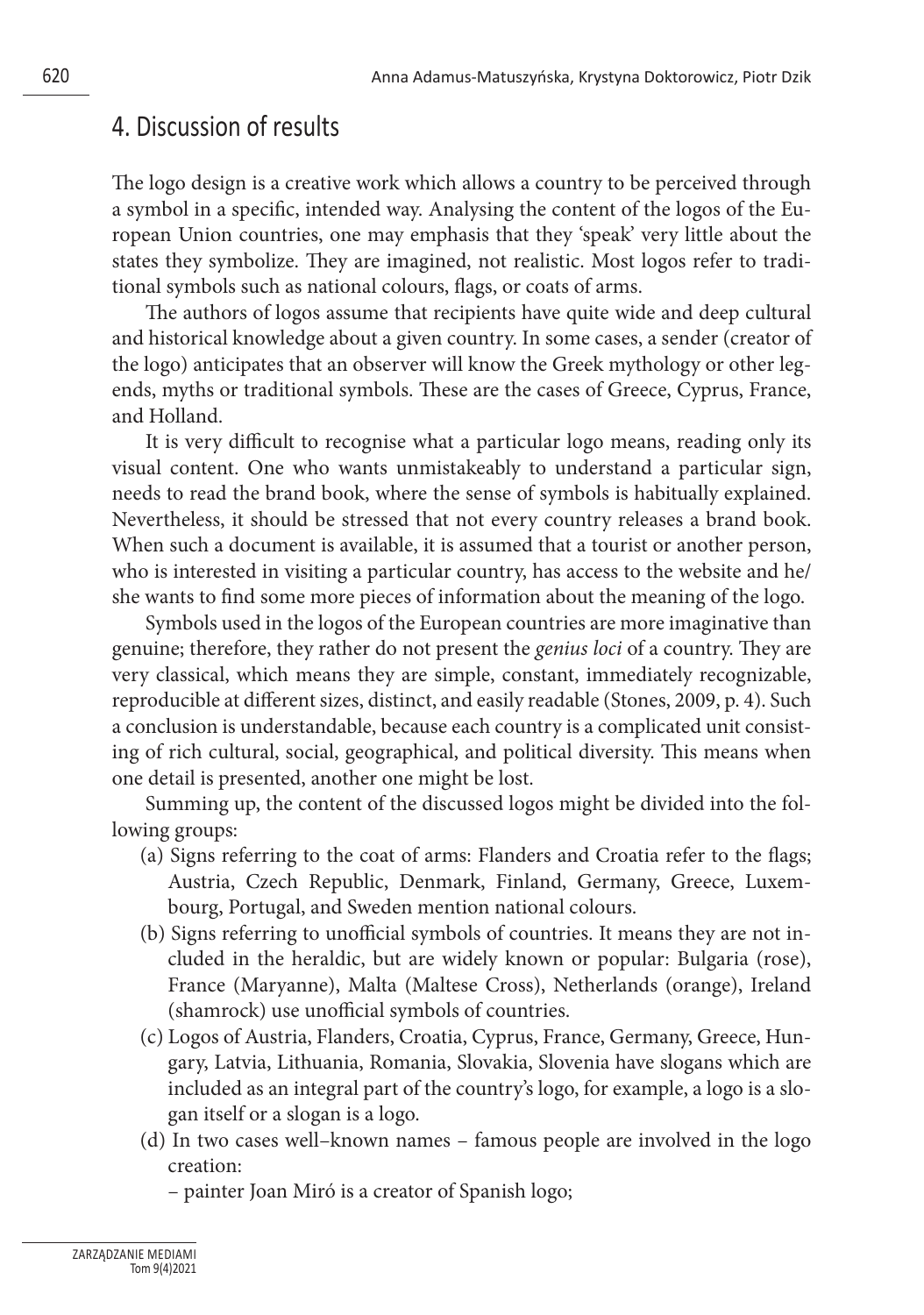- typographer Peter Biľak is a creator of Slovakian fonts.
- (e) In two cases: Estonia and Sweden unique national fonts (Aino and Sweden Sans respectively) were created to serve as a sign of identity.

In conclusion, content analysis of countries' logos is a quite new subject. Going intensely into the symbols inserted in the logos of the EU countries, it is impossible to recognise the *genius loci* of the country. Nevertheless, to the authors' knowledge, it may be crucial for the tourism industry to acknowledge what is beyond the logo content. The presented research can be regarded as a kind of novelty in critical research in place branding, especially in deeper understanding what a certain logo presents. From the logo content presentation, it is very difficult to recognize what a given sign means, what it should show, or how it should be understood. In the case of EU countries, which are old and well–known in the world, one may assume that logos do not need to disclose the specifics of them. Graphically perfect logo is only one of the many elements that promote a particular destination. It is important but without a promotional strategy and appropriate media management, at present – especially social media management, even the best designed logo does not bring tourists and visitors to the country.

## 5. Limitations of the study

The presented research has at least two limitations. Firstly, the cases which were very specific – the EU countries – do not allow to make comparisons with other parts of the world. Secondly, the authors concentrated only on four characteristics of the logos (referring to the graphic design classifications), while it might not be enough to recognise their meaning and significance (i.e., studying the perception of a country's logo can give a broader view of its content). Additional cases from other countries, for example, from the American continent, would increase the validity of such research. What is more, the authors focusing on logo content, have not tried to study how citizens, tourists, and visitors recognize and understand the logos.

## Conclusions and summary

According to the authors, the key conclusions are as follows:

(1) All presented logos are static and meet the 'canonical' requirements of a well- -designed logo (Stones, 2009). In the dynamic world of changing media, digital communication, the growing importance of social media and mobile communication, this approach is rather conservative and – what requires further research – may limit and weaken the impact of national brands on recipients.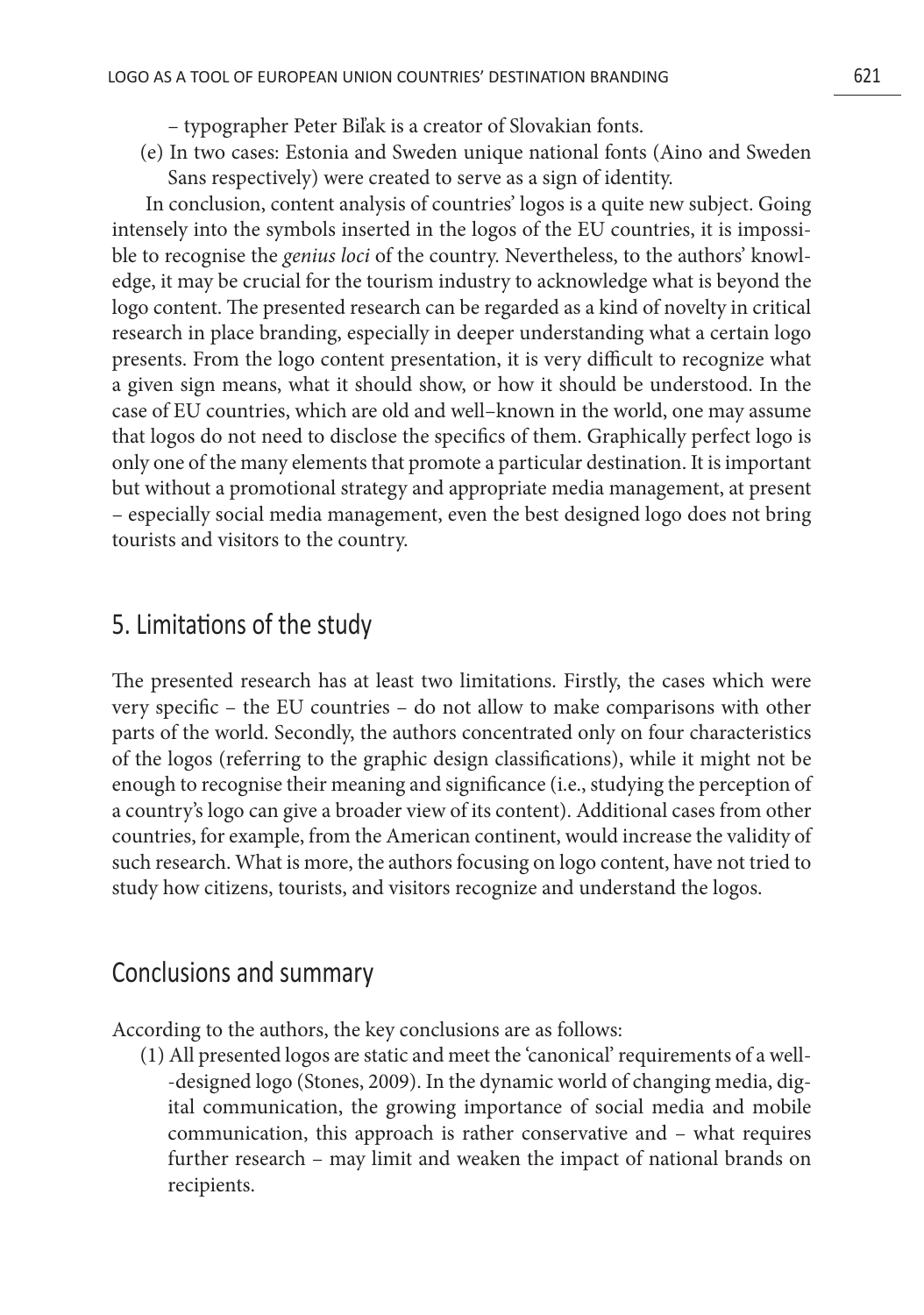- (2) The public space is filled up with many brands. We live as Lipovetsky (2013) states in 'A Branded World' and as Kreft (2009) writes in the attention economy. Territorial brands, including tourist ones, compete for the 'tourist's gaze' (Urry, Larsen, 2011). Therefore, it seems necessary that the territorial brand should take advantage of the latest solutions in communication, considering social media management.
- (3) Branding practice considers that every organization is a sender. It has its own website, fan page in social media, manages content and influencers. The large number of digital channels, their mutual interactions and synergy clearly show that the management of media presence requires speed, flexibility and 24/7 presence. In such an environment, one cannot create *ad hoc* elements of brand identity, and all messages should be carefully managed (Kanazawa et al., 2021). Here the authors can mention the example of Germany. The identification system of this country is fully adapted to the digital form. Estonia is also a good example – brand.estonia.ee provides all the necessary tools to uniquely identify a country's brand. On the other hand, there is Poland – many sources indicate that the management of the country's tourism brand has and still has numerous weaknesses (Paschalidis, 2017, p. 193; Adamus- -Matuszyńska, Dzik, 2017; Zaborowski, 2019).

In conclusion, the authors would like to point out that for media researchers, a crucial source of concepts and methods of new formats and forms of expression (McQuail, 2010, p. 452) might be the achievements of graphic designers, also quoted in this article. Knowledge of visual vocabularies will allow to avoid stereotypes and cliches what are the subject of critiques (Paschalidis, 2017, p. 198). It is noticeable for the authors that in the world of 'Ocularcentric' (Banks, 2007), the thoughts of those who create what will be given as visible to the recipients are worth taking into account.

## Bibliography

- Adamus-Matuszyńska A., Dzik P. (2017). *Tożsamość wizualna polskich województw, miast i powiatów. Identyfikacja, prezentacja, znaczenie*. Toruń: Wydawnictwo Adam Marszałek, Katowice: Akademia Sztuk Pięknych.
- Ashforth B.E., Mael F. (1989). "Social Identity Theory and the Organization." *Academy of Management Review*, 14(1), pp. 20–39.
- Ashworth G., Kavaratzis M. (2009). "Beyond the Logo: Brand Management for the Cities." *Journal of Brand Management*, 6(8), pp. 520–532. https://doi.org/10.1057/palgrave. bm.2550133 (accessed: 5.12.2021).
- Avgerinou M. (2009). "Re-viewing Visual Literacy in the 'Bain d'Images' Era." *TechTrends*, 53(2), pp. 28–34.
- Balmer J.M.T., Riel C.B.M. van, Baker M.J. (1997). "Visual Identity: Trappings or Substance?" *European Journal of Marketing*, 31(5/6), pp. 366–382.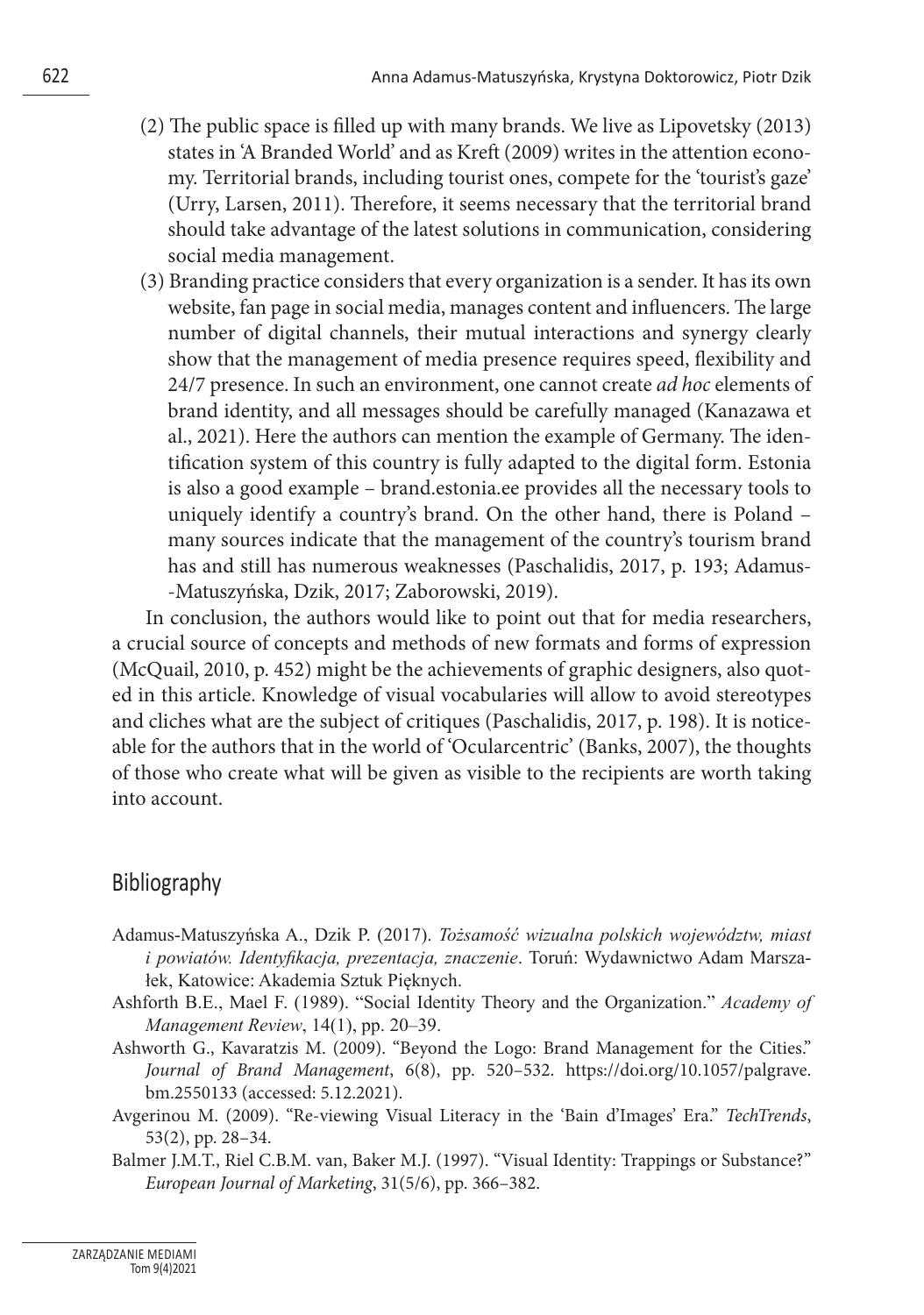Banks M. (2007). *Using Visual Data in Qualitative Research*. London: Sage.

- Bateman J.A. (2014). *Text and Image: A Critical Introduction to the Visual/Verbal Divide*. London: Routledge 2014.
- Berger J., Heath C. (2007). "Where Consumers Diverge from Others: Identity Signaling and Product Domains." *Journal Consumer Research*, 34(2), pp. 121–134.
- Beyrow M., Vogt C. (2015). *Städte und ihre Zeichen: Identität, Strategie, Logo*. Stuttgart: Avedition.
- Burns P., Palmer C., Lester J.-L. (2010). *Tourism and Visual Culture, vol. 1 & 2*. Wallingford: CABI.
- Chan C.S., Marafa L.M. (2013). "A Review of Place Branding Methodologies in the New Millennium." *Place Branding and Public Diplomacy*, 9(4), pp. 236–253.
- Clark H., Chandler J., Barry J. (1994). *Organisation and Identities: Text and Readings in Organisational Behaviour*. London: Cengage Learning EMEA.
- Convery I., Corsane G., Davies P. (2012). *Making Sense of Place: Multidisciplinary Perspectives*. Woodbridge: The Boydell Press.
- Costa T. (2010). "Edward Hopper: Glancing at Gaze with a Wink of Tourism." In: P.M. Burns, C. Palmer, J.-A. Lester (eds.). Tourism and Visual Culture: Theories and Concepts, vol. 1. Oxfordshire, UK: CABI.
- Cronin Anne M. (2018). *Public Relations Capitalism: Promotional Culture, Publics and Commercial Democracy*. Cham: Palgrave Macmillan.
- Dexeus C.R. (2019). "The Deepening Effects of the Digital Revolution." In: E. Fayos-Solà, C. Cooper (eds.). *The Future of Tourism: Innovation and Sustainability*. Cham: Springer, pp. 43–69.
- Dinnie K. (2015). *Nation Branding: Concepts, Issues*, *Practice*. Oxford: Butterworth-Heinemann.
- Dowling G. (2001). *Creating Corporate Reputations: Identity, Image, and Performance*. Oxford: Oxford University Press.
- Evamy M. (2007). *Logo*. London: Laurence King Publishing Ltd.
- Fernández-Cavia J. (2020). "Official Destination Websites: A Place's Showcase to the World." In: M. Månsson, A. Buchmann, C. Cassinger, L. Eskilson (eds.). *The Routledge Companion to Media and Tourism*. New York: Routledge.
- Fombrun C., Riel C.B.M. van (2004). *Fame and Fortune: How Successful Companies Build Winning Reputation*. Upper Saddle River, NJ: Pearson Education.
- Geuens M., Weijters B., Wulf K. (2009). "A New Measure of Brand Personality." *International Journal of Research in Marketing*, 26, pp. 97–107.
- Gioia D.A., Schultz M., Corley K.G. (2000). "Organizational Identity: Image and Adaptive Instability." *Academy of Management Review*, 25(1), pp. 63–81.
- Graber D.A. (1996). "Say It with Pictures." *The ANNALS of the American Academy of Political and Social Science*, 546(1), pp. 85–96.
- Graber D.A. (2004). "Methodological Developments in Political Communication Research." In: L.L. Kaid (ed.). *Handbook of Political Communication Research*. London: Lawrence Erlbaum, pp. 45–68.
- Hanna S., Rowley J. (2008). "Analysis of Terminology Use in Place Branding." *Place Branding and Public Diplomacy*, 4(1), pp. 61–75.
- Hankinson G. (2004). "Relational Network Brands: Towards a Conceptual Model of Place Brands." *Journal of Vacation Marketing*, 10(2).
- Harvey D. (2001). "Heritage Pasts and Heritage Presents: Temporality, Meaning and the Scope of Heritage Studies." *International Journal of Heritage Studies*, 7(4), pp. 319–338.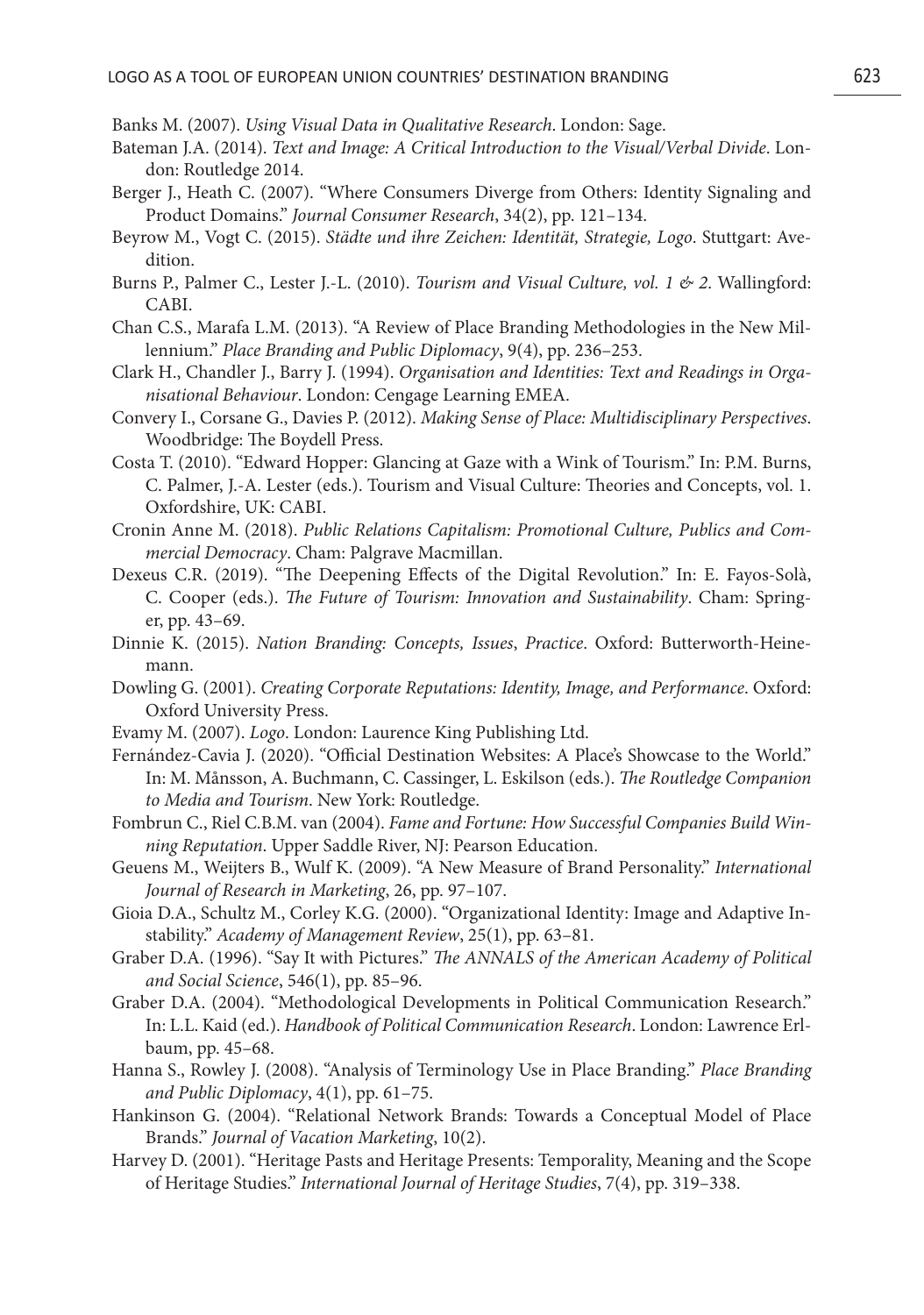Haslam S.A. (2001). *Psychology in Organisations: The Social Identity Approach*. London: Sage.

- Hawke S.K. (2010). "Belonging: The Contribution of Heritage to Sense of Place." In: *Heritage*  2010: Heritage and Sustainable Development. Proceedings of the 2<sup>nd</sup> International Conference on Heritage and Sustainable Development. Évora, Portugal 22–26 June, Greenlines Institute, pp. 1331–1339.
- Healey M. (2010). *Deconstructing Logo Design: 300+ International Logos Analysed and Explained*. Mies: Rotovision.
- Jałowiecki B. (2009). "Magia miejsc." In: B. Gutowski (ed.). *Fenomen genius loci. Tożsamość miejsca w kontekście historycznym i współczesnym*. Warszawa: Muzeum Pałac w Wilanowie.
- Kanazawa F.N., Lourençao M., Caldeira de Oliveira J.H., de Moura Engracia Giraldi J. (2021). "Destination Website Management: A Social Constructionist Approach." *Journal of Destination Marketing and Management*, 19, pp. 1–15.
- Kapferer J.-N. (2008). *The New Strategic Brand Management: Creating and Sustaining Brand Equity Long Term*. London: Kogan Page.
- Kotler P., Haider D.H., Rein I. (1993). *Marketing Places: Attracting Investment Industry, and Tourism to Cities, States, and Nations*. New York: The Free Press.
- Kotsi F., Balakrishnan M.S., Michael I., Ramsoy T.Z. (2018). "Place Branding: Aligning Multiple Stakeholder Perception of Visual and Auditory Communication Elements." *Journal of Destination Marketing & Management*, 7, pp. 112–130.
- Kreft J. (2009). "Media a ekonomia uwagi." *Studia Medioznawcze*, 3(38), pp. 142–152.
- Kruczek Z., Walas B. (2010). *Promocja i informacja w turystyce*. Kraków: Proksenia.
- Lalli M. (1992). "Urban-related Identity: Theory, Measurement, and Empirical Findings." *Journal of Environmental Psychology*, 12(4), pp. 283–303.
- Lee S., Rodriguez L., Sar S. (2012). "The Influence of Logo Design on Country Image and Willingness to Visit: A Study of Country Logos for Tourism." *Public Relations Review*, 38(4), pp. 584–591.
- L'Etang J. (2010). *Public Relations: Concepts, Practice and Critique*. London: SAGE Publications.
- Lisowska-Magdziarz M. (2004). *Analiza zawartości mediów. Przewodnik dla studentów*. Kraków: Wydawnictwo Uniwersytetu Jagiellońskiego.
- Lipovetsky G. (2013). "A Branded World." In: L. Houplain (ed.). *Logobook*. Köln: Taschen.
- Macnamara J., Lwin M., Adi A., Zerfass A. (2016). "'PESO' Media Strategy Shift to 'SOEP': Opportunities and Ethical Dilemmas." *Public Relations Review*, 42, pp. 377–385.
- McStay A. (2016). *Digital Advertising*. London: Palgrave Macmillan.
- Mollerup P. (2013). *Marks of Excellence*. London: Phaidon Press.
- Moingeon B., Soenen G. (2002). "Introduction." In: B. Moingeon, G. Soenen (eds.). *Corporate and Organizational Identities: Integrating Strategy, Marketing, Communication and Organizational Perspectives*. London–New York: Routledge.
- Moore R.L., Graefe A.R. (1994). "Attachments to Recreation Settings: The Case of Rail Trail Users." *Leisure Sciences*, 16(1), pp. 17–31.
- Müller J. (2015). "Logo." In: J. Wiedemann (ed.). *Logo Modernism*. Köln: Taschen, pp. 7–15.
- Newell R., Canessa R. (2018). "From Sense of Place to Visualization of Place: Examining People-Place Relationships for Insight on Developing Geovisualizations". Heliyon 4. doi: 10.1016/j.heliyon.2018.e00547.
- Norberg-Schulz C. (1980). *Genius Loci: Towards a Phenomenology of Architecture*. New York: Rizzoli.
- Olins W. (2008). *Brand Handbook*. London: Thames & Hudson.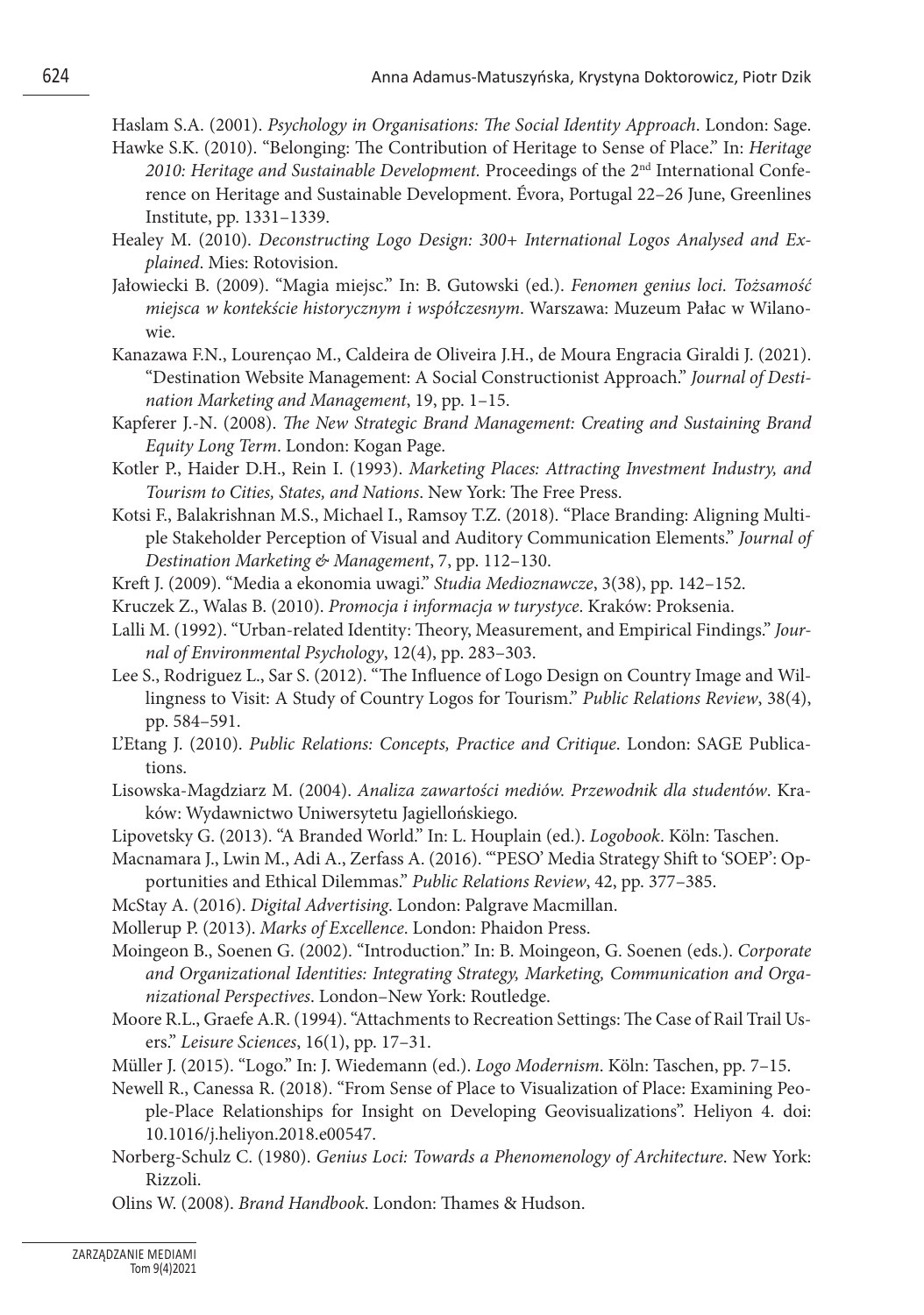- Oliveira E., Panyik E. (2014). "Content, Context and Co-Creation: Digital Challenges in Destination Branding with References to Portugal as a Tourist Destination." *Journal of Vacation Marketing*, 21(1), pp. 53–74.
- Paschalidis G. (2017). "Seductive Nations: National Logos as a Cosmopolitanism of Attractions." In: E. Zantides (ed.). *Culture of Seduction*. Newcastle: Cambridge Scholars Publishing, pp. 182–199.
- Pike S.D. (2009). "Destination Brand Positions of a Competitive Set of Near-Home Destinations." *Tourism Management*, 30(6), pp. 857–866.
- Pike S.D. (2008). *Destination Marketing: An Integrated Marketing Communication Approach.*  Oxford: Butterworth-Heinemann.
- Plassmann H., Ramsøy T.Z., Milosavljevic M. (2012). "Branding the Brain: A Critical Review and Outlook." *Journal of Consumer Psychology*, 22, pp. 18–36.
- Pretty G.H., Chipuer H.M., Bramston P. (2003). "Sense of Place Amongst Adolescents and Adults in Two Rural Australian Towns: The Discriminating Features of Place Attachment, Sense of Community and Place Dependence in Relation to Place Identity." *Journal of Environmental Psychology*, 23(3), pp. 273–287.
- Proshansky H.M., Fabian A.K., Kaminoff R. (1983). "Place-identity: Physical World Socialization of the Self." *Journal of Environmental Psychology*, 3(1), pp. 57–83.
- Rahman A., Tanvir A., Sharmin N., Akhter M. (2021). "Online Destination Image Development: The Role of Authenticity, Source Credibility, and Involvement." *Journal of Tourism Quarterly*, 3(1), pp. 1–20.
- Real-Ruiz J.-L., Uribe-Toril J., Gázquez-Abad J. (2020). "Destination Branding: Opportunities and New Challenges." *Journal of Destination Marketing and Management*, 17, pp. 1–13.
- Rose G. (2001). *Visual Methodologies*. London: Sage Publication.
- Ruvio A. (2008). "Unique Like Everybody Else? The Dual Role of Consumers' Need for Uniqueness." *Psychology and Marketing*, 25(5), pp. 444–464.
- Stones J. (2009). *No Rules Logos: Radical Design Solutions That Break the Rules*. Mies: Rotovision.
- Storey D. (2011). *Territories: The Claiming of Space*. 1<sup>st</sup> ed. London: Routledge.
- Sturken M., Cartwright L. (2018). *Practices of Looking: An Introduction to Visual Culture.* 3<sup>rd</sup> ed. Oxford: Oxford University Press.
- Tajfel H. (1978). "Social Categorization, Social Identity, and Social Comparison." In: H. Tajfel (ed.). *Differentiation between Social Groups*. New York: Academic Press, pp. 61–76.
- Tajfel H., Turner J.C. (1986). *The Social Identity Theory of Intergroup Behavior*. Chicago: Nelson-Hall.
- Tian K.T., Bearden W.O., Hunter G.L. (2001). "Consumers' Need for Uniqueness: Scale Development and Validation." *Journal of Consumer Research*, 28(1), pp. 50–66.
- Turner J.C., Hogg M.A., Oakes P.J., Reicher S.D., Wetherell M.S. (1987). *Rediscovering the Social Group: A Self-categorization Theory*. Oxford: Blackwell.
- Urry J., Larsen T. (2011). *The Tourist Gaze 3.0*. London: Routledge.
- Wheeler A. (2009). *Designing Brand Identity*. Hoboken: John Wiley & Sons.
- Zenker S. (2009). "Who's Your Target? The Creative Class as Target Group for Place Branding." *Journal of Place Management and Development*, 2(1), pp. 23–32.
- Zenker S., Beckmann S.C. (2013). "My Place Is Not Your Place Different Place Brand Knowledge by Different Target Groups." *Journal of Place Management and Development*, 6(1), pp. 6–17.